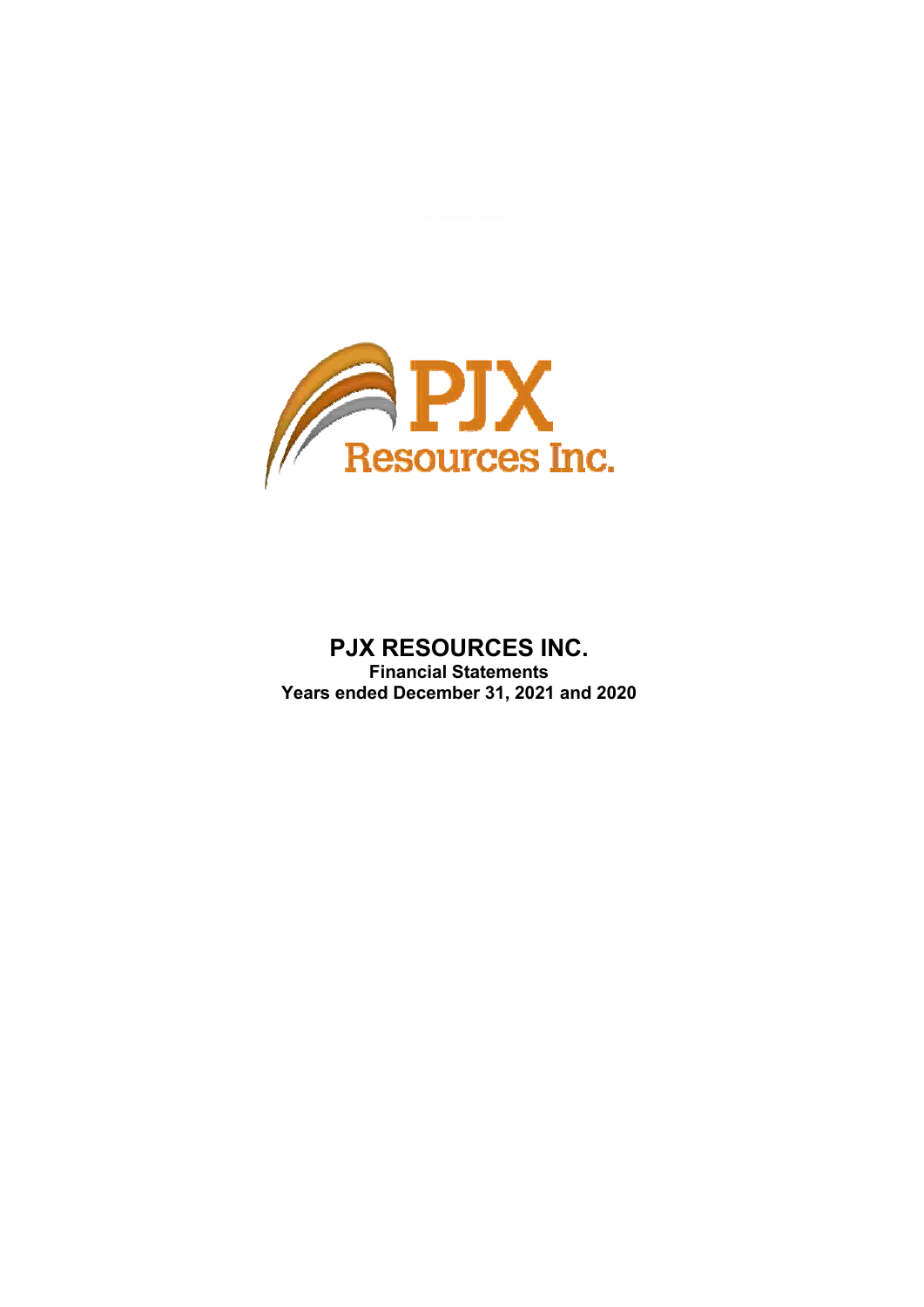The accompanying financial statements of PJX Resources Inc. (the "Company") are the responsibility of the Board of Directors.

These financial statements have been prepared by management, on behalf of the Board of Directors, in accordance with the accounting policies disclosed in the notes to the financial statements. Where necessary, management has made informed judgments and estimates in accounting for transactions which were not complete at the end of the reporting period. In the opinion of management, the financial statements have been prepared within acceptable limits of materiality and are in accordance with International Financial Reporting Standards, as issued by the International Accounting Standards Board.

Management has established processes, which are in place to provide it sufficient knowledge to support management representations that it has exercised reasonable diligence that (i) financial statements do not contain any untrue statement of material fact or omit to state a material fact required to be stated or that is necessary to make a statement not misleading in light of the circumstances under which it is made, as of the date of, and for the periods presented by, the financial statements and (ii) the financial statements fairly present in all material respects the financial condition, results of operations and cash flows of the Company, as of the date of and for the periods presented by the financial statements.

The Board of Directors is responsible for reviewing and approving the financial statements together with other financial information of the Company and for ensuring that management fulfills its financial reporting responsibilities. An Audit Committee assists the Board of Directors in fulfilling this responsibility. The Audit Committee meets with management to review the financial reporting process and the financial statements together with other financial information of the Company. The Audit Committee reports its findings to the Board of Directors for its consideration in approving the financial statements together with other financial information of the Company for issuance to the shareholders.

Management recognizes its responsibility for conducting the Company's affairs in compliance with established financial standards, and applicable laws and regulations, and for maintaining proper standards of conduct for its activities.

(signed) (signed) John Keating Linda Brennan President and Chief Executive Officer

Toronto, Canada April 14, 2022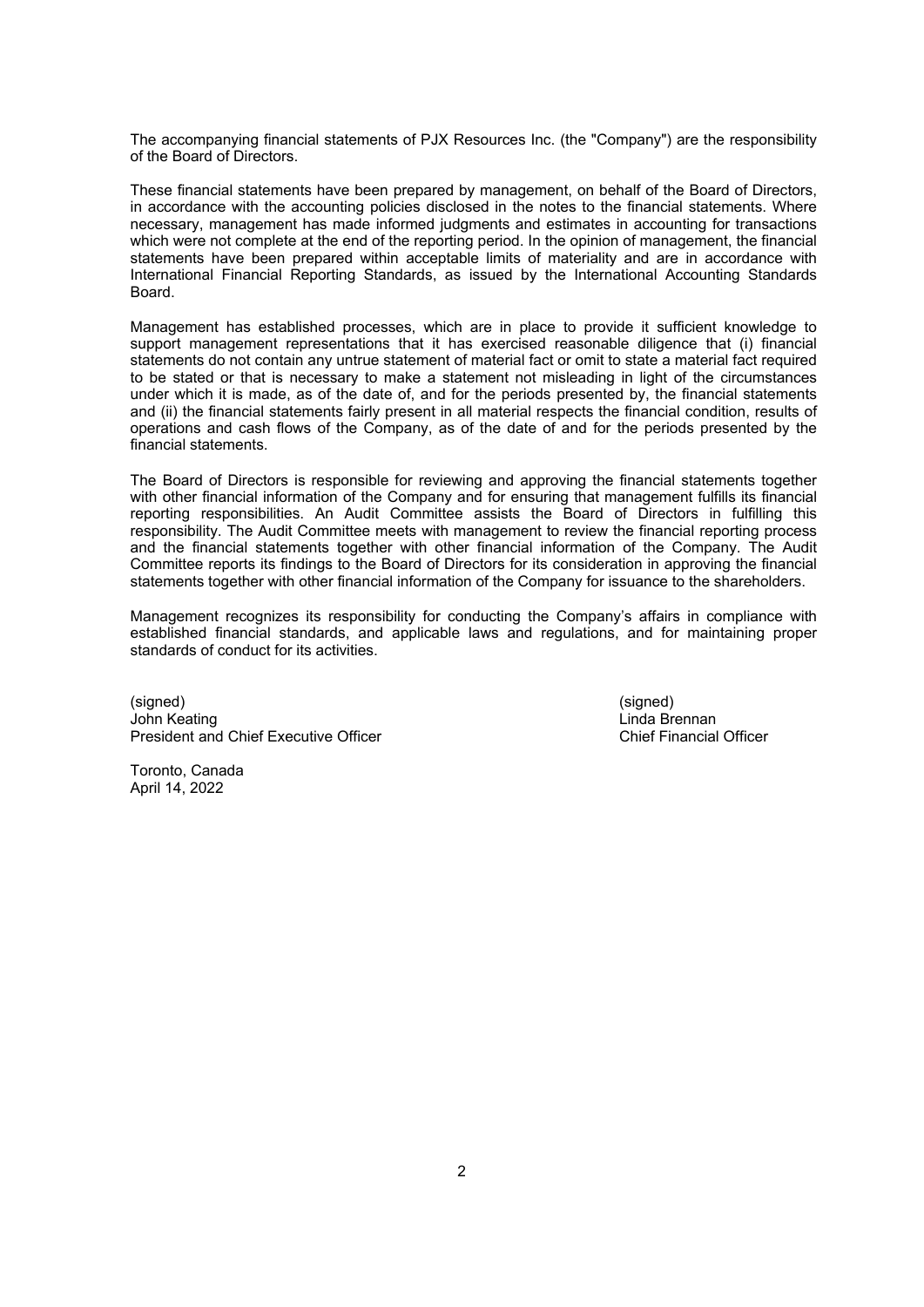## McGovern **Hurley**

Audit. Tax. Advisory.

## **Independent Auditor's Report**

To the Shareholders of PJX Resources Inc.

## **Opinion**

We have audited the financial statements of PJX Resources Inc. (the "Company"), which comprise the statements of financial position as at December 31, 2021 and 2020, and the statements of loss and comprehensive loss, statements of changes in shareholders' equity and statements of cash flows for the years then ended, and notes to the financial statements, including a summary of significant accounting policies.

In our opinion, the accompanying financial statements present fairly, in all material respects, the financial position of the Company as at December 31, 2021 and 2020 and its financial performance and its cash flows for the years then ended in accordance with International Financial Reporting Standards ("IFRS").

#### **Basis for opinion**

We conducted our audit in accordance with Canadian generally accepted auditing standards. Our responsibilities under those standards are further described in the Auditor's responsibilities for the audit of the financial statements section of our report. We are independent of the Company in accordance with the ethical requirements that are relevant to our audit of the financial statements in Canada. We have fulfilled our other ethical responsibilities in accordance with these requirements. We believe that the audit evidence we have obtained is sufficient and appropriate to provide a basis for our opinion.

#### **Other information**

Management is responsible for the other information. The other information comprises Management's Discussion and Analysis.

Our opinion on the financial statements does not cover the other information and we do not express any form of assurance conclusion thereon.

In connection with our audit of the financial statements, our responsibility is to read the other information and, in doing so, consider whether the other information is materially inconsistent with the financial statements or our knowledge obtained in the audit or otherwise appears to be materially misstated.

We obtained Management's Discussion and Analysis prior to the date of this auditor's report. If, based on the work we have performed, we conclude that there is a material misstatement of this other information, we are required to report that fact. We have nothing to report in this regard.

251 Consumers Road, Suite 800 Toronto, Ontario M2J 4R3 mcgovernhurley.com t. 416-496-1234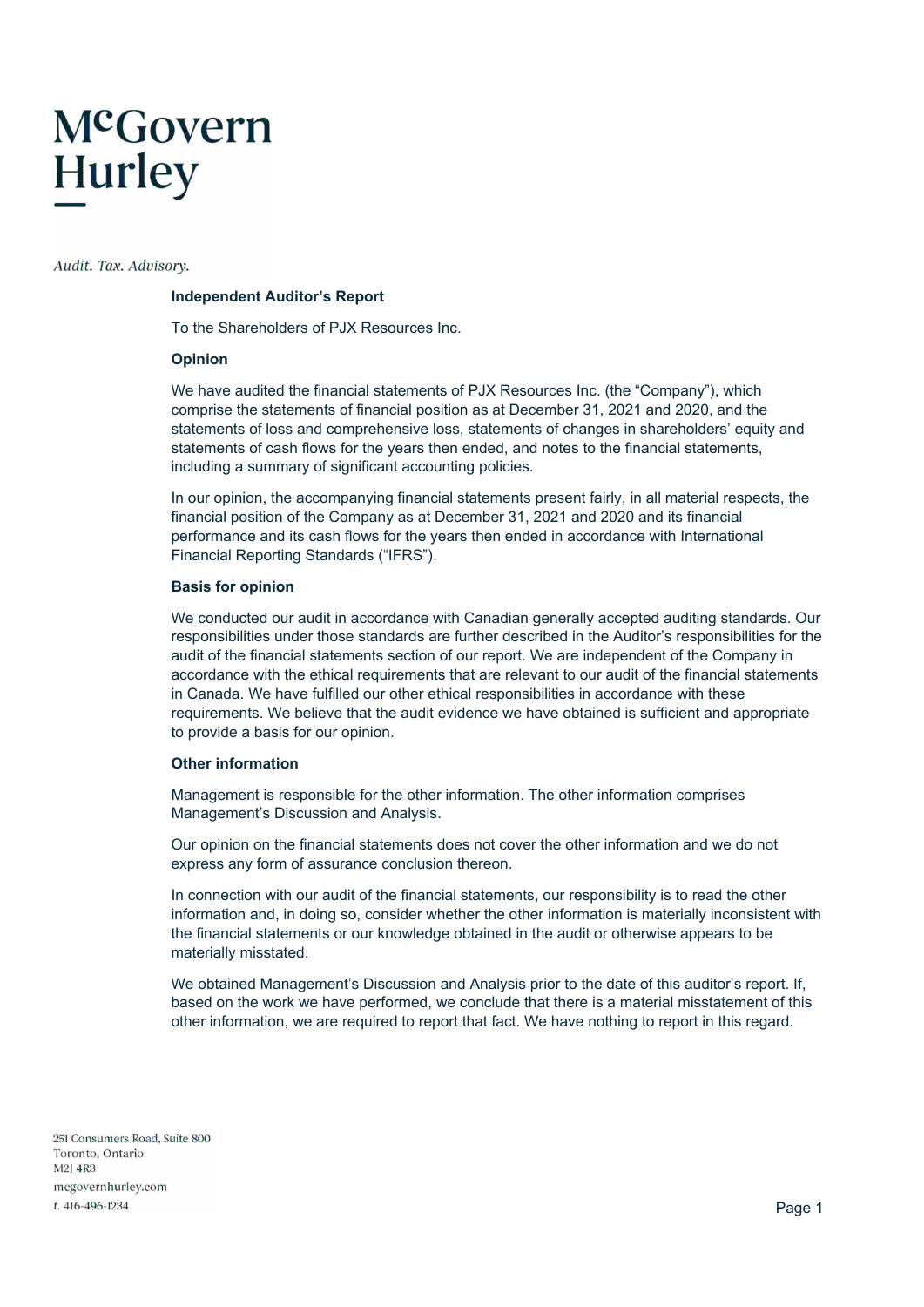# McGovern Hurley

## **Responsibilities of management and those charged with governance for the financial statements**

Management is responsible for the preparation and fair presentation of the financial statements in accordance with IFRS, and for such internal control as management determines is necessary to enable the preparation of financial statements that are free from material misstatement, whether due to fraud or error.

In preparing the financial statements, management is responsible for assessing the Company's ability to continue as a going concern, disclosing, as applicable, matters related to going concern and using the going concern basis of accounting unless management either intends to liquidate the Company or cease operations, or has no realistic alternative but to do so.

Those charged with governance are responsible for overseeing the Company's financial reporting process.

#### **Auditor's responsibilities for the audit of the financial statements**

Our objectives are to obtain reasonable assurance about whether the financial statements as a whole are free from material misstatement, whether due to fraud or error, and to issue an auditor's report that includes our opinion. Reasonable assurance is a high level of assurance, but is not a guarantee that an audit conducted in accordance with Canadian generally accepted auditing standards will always detect a material misstatement when it exists. Misstatements can arise from fraud or error and are considered material if, individually or in aggregate, they could reasonably be expected to influence the economic decisions of users taken on the basis of these financial statements.

As part of an audit in accordance with Canadian generally accepted auditing standards, we exercise professional judgement and maintain professional skepticism throughout the audit. We also:

- Identify and assess the risks of material misstatement of the financial statements, whether due to fraud or error, design and perform audit procedures responsive to those risks, and obtain audit evidence that is sufficient and appropriate to provide a basis for our opinion. The risks of not detecting a material misstatement resulting from fraud is higher than for one resulting from error, as fraud may involve collusion, forgery, intentional omissions, misrepresentations, or the override of internal control.
- Obtain an understanding of internal control relevant to the audit in order to design audit procedures that are appropriate in the circumstances, but not for the purpose of expressing an opinion on the effectiveness of the Company's internal control.
- Evaluate the appropriateness of accounting policies used and the reasonableness of accounting estimates and related disclosures made by management.
- Conclude on the appropriateness of management's use of the going concern basis of accounting and, based on the audit evidence obtained, whether a material uncertainty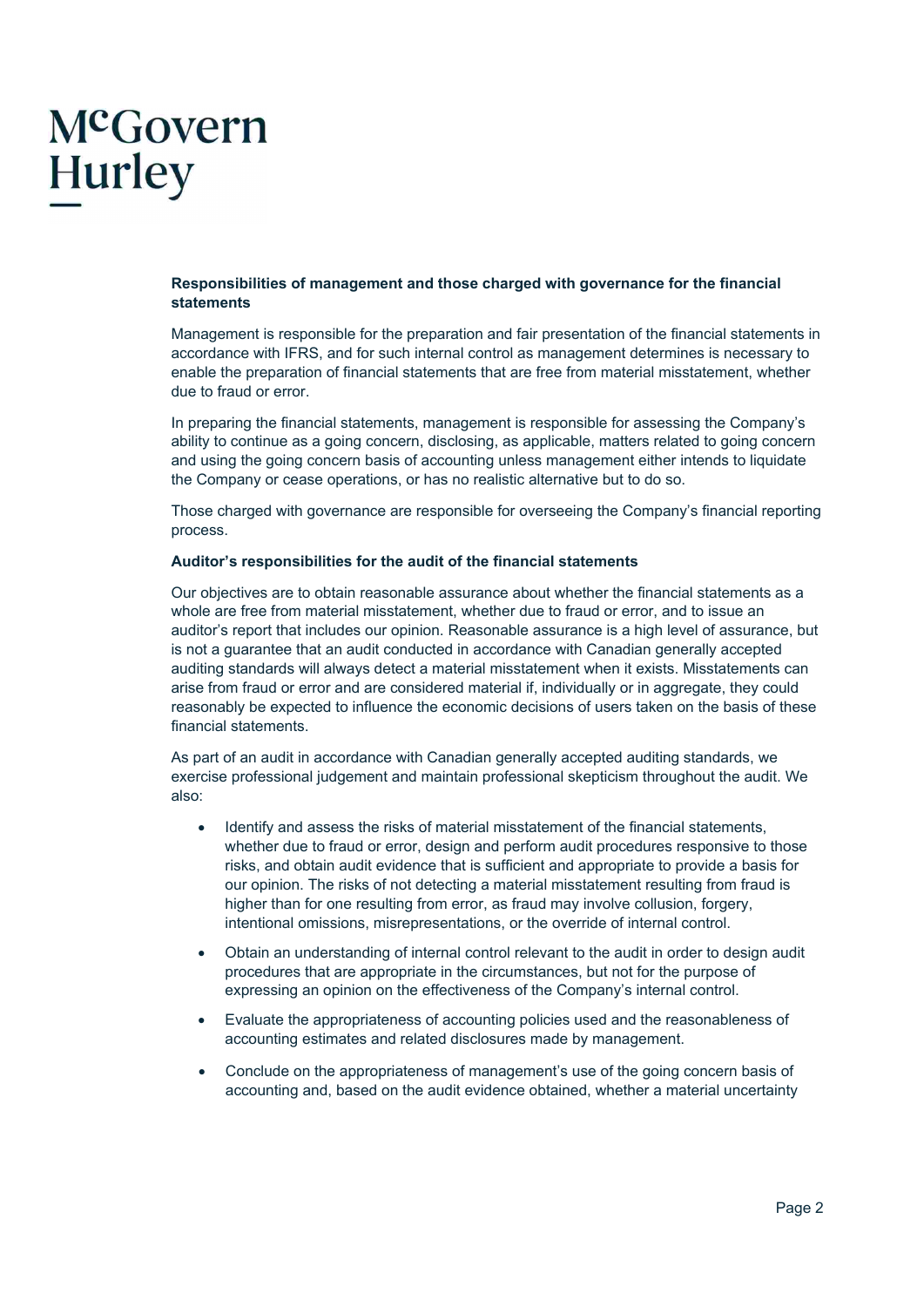## McGovern Hurley

exists related to events or conditions that may cast significant doubt on the Company's ability to continue as a going concern. If we conclude that a material uncertainty exists, we are required to draw attention in our auditor's report to the related disclosures in the financial statements or, if such disclosures are inadequate, to modify our opinion. Our conclusions are based on the audit evidence obtained up to the date of our auditor's report. However, future events or conditions may cause the Company to cease to continue as a going concern.

 Evaluate the overall presentation, structure and content of the financial statements, including the disclosures, and whether the financial statements represent the underlying transactions and events in a manner that achieves fair presentation.

We communicate with those charged with governance regarding, among other matters, the planned scope and timing of the audit and significant audit findings, including any significant deficiencies in internal control that we identify during our audit.

We also provide those charged with governance with a statement that we have complied with relevant ethical requirements regarding independence, and to communicate with them all relationships and other matters that may reasonably be thought to bear on our independence, and where applicable, related safeguards.

The engagement partner of the audit resulting in this independent auditor's report is Koko Yamamoto

**McGovern Hurley LLP**

Metroven Hwlug WP

## **Chartered Professional Accountants Licensed Public Accountants**

Toronto, Ontario April 14, 2022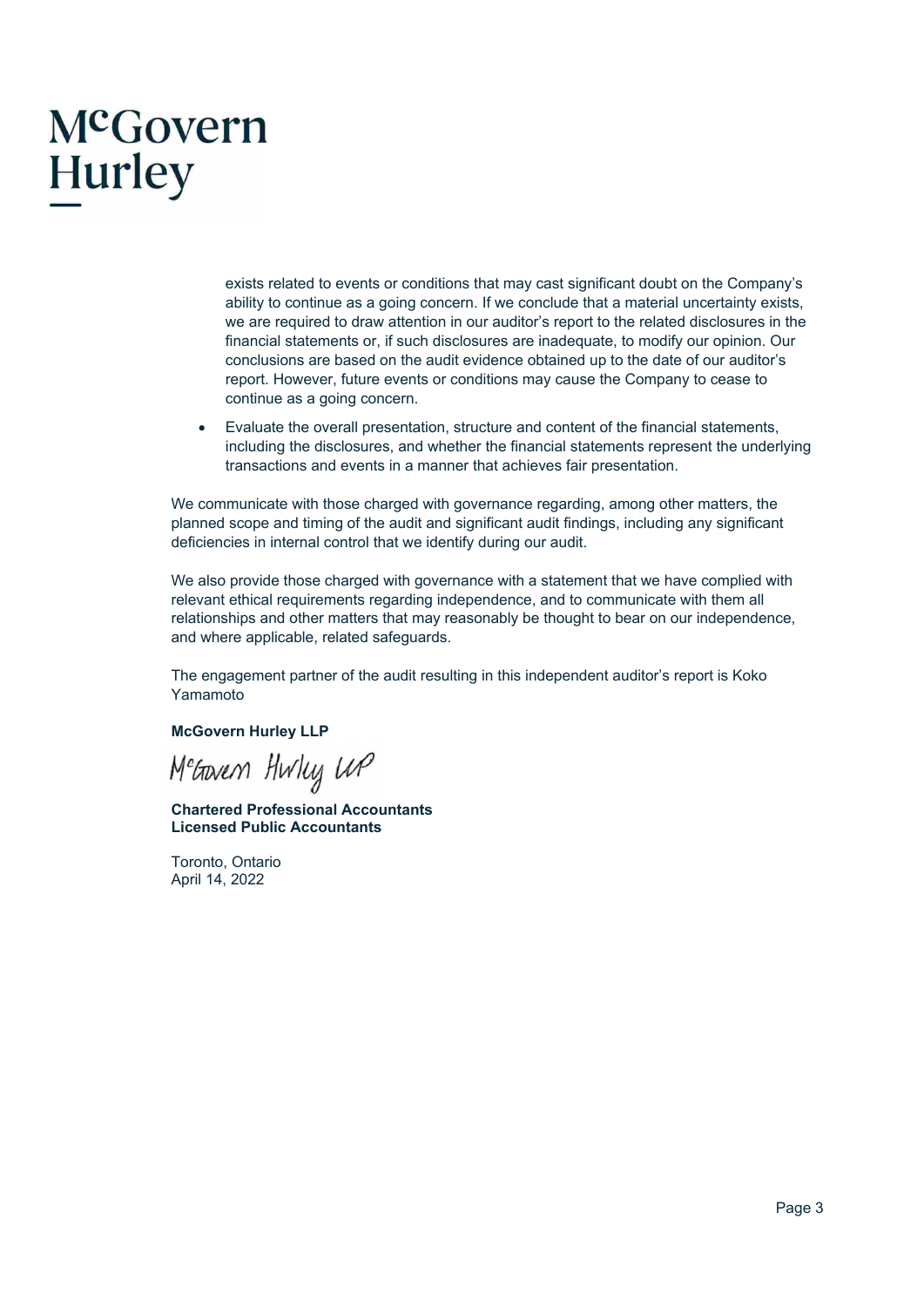## **PJX Resources Inc. STATEMENTS OF FINANCIAL POSITION (Expressed in Canadian dollars)**

| December 31,                               | <b>Note</b> | 2021                        | 2020                        |
|--------------------------------------------|-------------|-----------------------------|-----------------------------|
| <b>ASSETS</b>                              |             |                             |                             |
| <b>Current assets</b>                      |             |                             |                             |
| Cash                                       |             | \$<br>2,637,608             | \$<br>1,061,346             |
| Amounts receivable                         | 6           | 9,127                       | 17,847                      |
| Prepayments                                | 7(a)        | 34,368                      | 30,423                      |
| BC refundable tax credits                  | 12(a)       | 135,000                     |                             |
| Total current assets                       |             | 2,816,103                   | 1,109,616                   |
| <b>Non-current assets</b>                  |             |                             |                             |
| Deposits                                   | 7(b)        | 170,677                     | 189,207                     |
| Property and equipment                     | 8(a)        | 74,082                      | 2,115                       |
| Right-of-use asset                         | 8(a)        | 12,497                      | 21,317                      |
| Total non-current assets                   |             | 257,256                     | 212,639                     |
|                                            |             |                             |                             |
| <b>Total assets</b>                        |             | 3,073,359                   | 1,322,255                   |
| <b>LIABILITIES</b>                         |             |                             |                             |
| <b>Current liabilities</b>                 |             |                             |                             |
| Accounts payable and accrued liabilities   | 15(c)       | 65,829                      | 166,033                     |
| Flow-through premium liability             | 10(b)(i)    | 77,916                      | 48,805                      |
| <b>Current lease liabilities</b>           | 8(b)        | 9,075                       | 8,606                       |
| Total current liabilities                  |             | 152,820                     | 223,444                     |
| <b>Non-current liabilities</b>             |             |                             |                             |
| Reclamation obligation                     | 7(c)        | 24,500                      | 24,500                      |
| Non-current lease liabilities              | 8(b)        | 4,721                       | 13,796                      |
| Total non-current liabilities              |             | 29,221                      | 38,296                      |
| <b>Total liabilities</b>                   |             | 182,041                     | 261,740                     |
|                                            |             |                             |                             |
| <b>SHAREHOLDERS' EQUITY</b>                |             |                             |                             |
| Share capital                              | 10(b)       | 13,943,868                  | 11,947,758                  |
| Warrants<br>Contributed surplus            | 11          | 1,796,164                   | 1,786,069                   |
| Accumulated deficit                        |             | 5,752,848<br>(18, 601, 562) | 5,053,323<br>(17, 726, 635) |
| <b>Total shareholders' equity</b>          |             | 2,891,318                   | 1,060,515                   |
|                                            |             |                             |                             |
| Total shareholders' equity and liabilities |             | \$<br>3,073,359             | \$<br>1,322,255             |

Going concern (Note 1) Commitments and contingencies (Note 9 and 14)

Approved by the Board of Directors:

John Keating, Director **Linda Brennan, Director** Linda Brennan, Director

*(Signed) John Keating (Signed) Linda Brennan*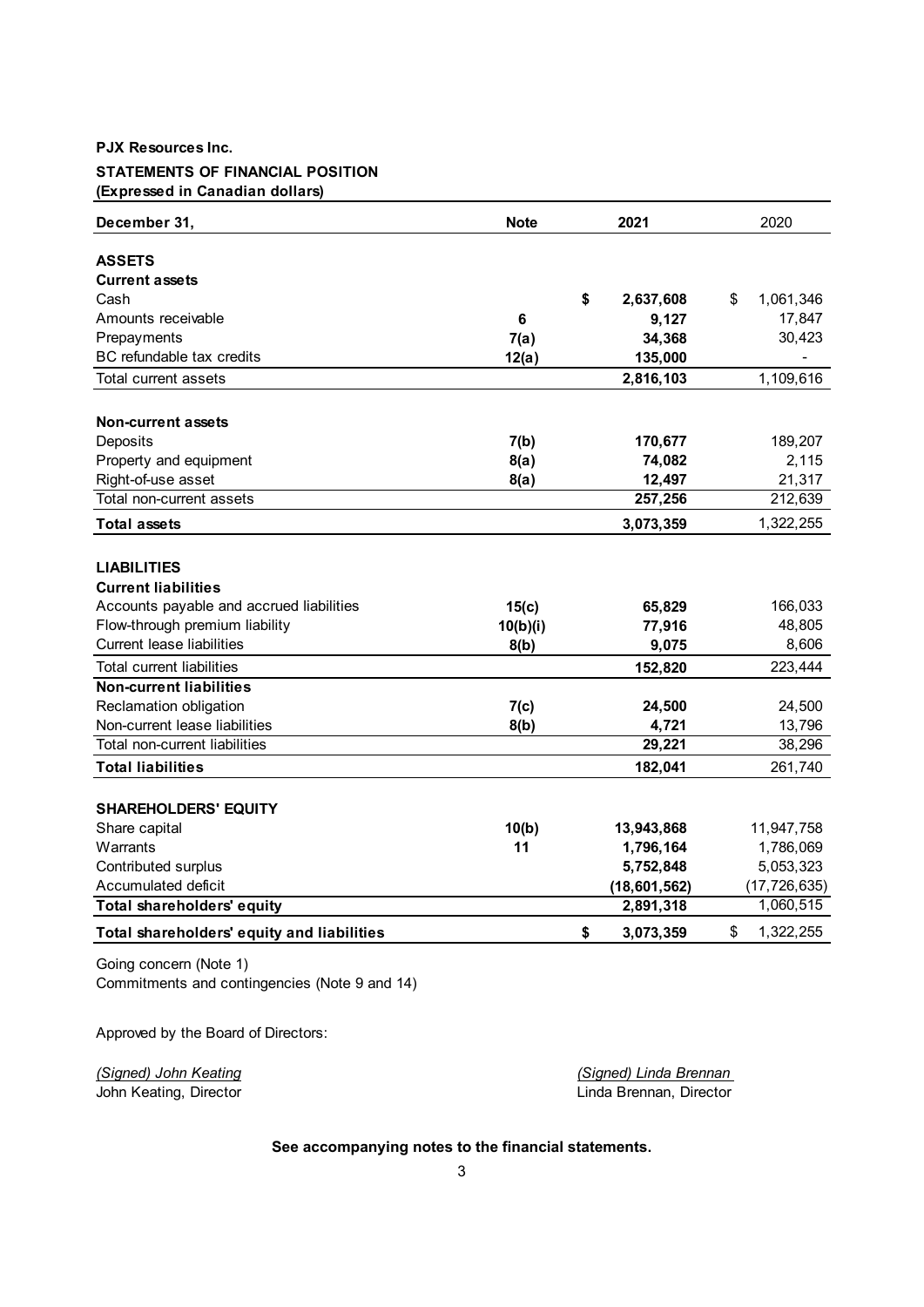## **PJX Resources Inc. STATEMENTS OF LOSS AND COMPREHENSIVE LOSS (Expressed in Canadian dollars)**

| <b>Years ended December 31,</b>              | <b>Note</b> | 2021             | 2020          |
|----------------------------------------------|-------------|------------------|---------------|
|                                              |             |                  |               |
| <b>Expenses</b>                              |             |                  |               |
| Exploration                                  | 12(a)       | \$<br>1,008,241  | \$<br>999,960 |
| General and administration                   | 12(b)       | 555,720          | 510,476       |
| Share based compensation                     | 10(b)(ii)   | 347,794          | 286,633       |
| Depreciation                                 | 8(a)        | 16,317           | 9,695         |
| <b>Total operating expenses</b>              |             | 1,928,072        | 1,806,764     |
| Interest revenue                             |             |                  | (580)         |
| Gain on sale of royalty                      | 13          | (1,000,000)      |               |
| Loss before income taxes                     |             | (928, 072)       | (1,806,184)   |
| Other tax recoveries                         |             | 4,340            |               |
| Flow-through premium recoveries              | 10(b)(i)    | 48,805           | 209,845       |
|                                              |             | \$<br>(874, 927) | \$(1,596,339) |
| Net loss and comprehensive loss for the year |             |                  |               |
| Basic and diluted loss per share             |             | (\$0.01)         | (\$0.01)      |
|                                              |             |                  |               |
| Weighted average number of shares            |             |                  |               |
| outstanding (basic and diluted)              |             | 123,080,245      | 110,391,109   |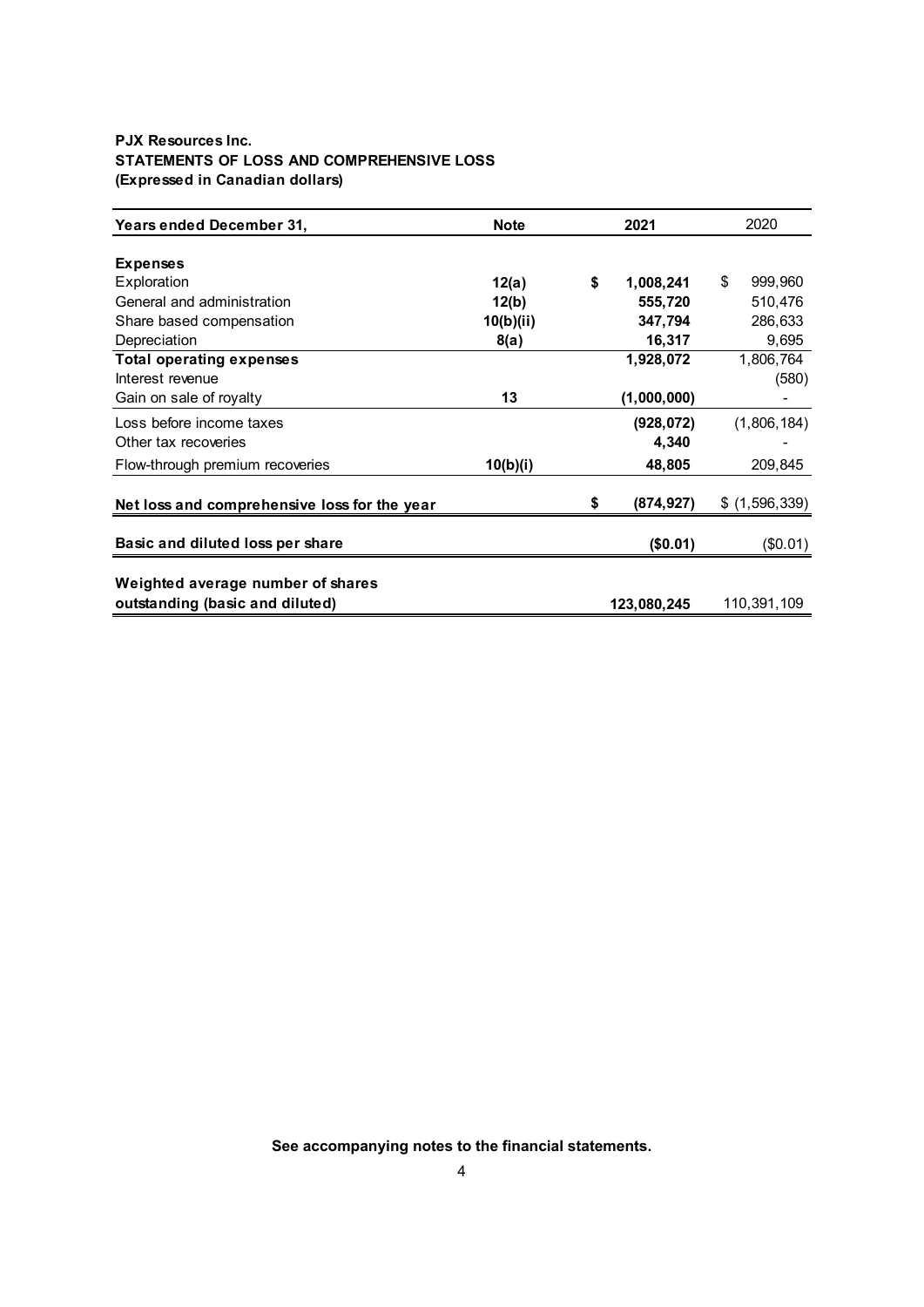## **PJX Resources Inc. STATEMENTS OF CHANGES IN SHAREHOLDERS' EQUITY (Expressed in Canadian dollars)**

| Years ended December 31,                 | <b>Note</b> | 2021             | 2020            |
|------------------------------------------|-------------|------------------|-----------------|
| Share capital                            |             |                  |                 |
| Balance, beginning of the year           |             | \$<br>11,947,758 | \$11,156,342    |
| Shares issued under private placement    | 10(b)(i)    | 2,099,207        | 898,357         |
| Share premium on flow-through shares     | 10(b)(i)    | (77, 916)        | (62,000)        |
| Reallocation of issue cost to warrants   | 11          | 25,652           |                 |
| Shares issued on property option payment |             |                  | 22,950          |
| Share issue cost                         | 10(b)       | (50, 833)        | (67, 891)       |
| Balance, end of the year                 |             | 13,943,868       | 11,947,758      |
| <b>Warrants</b>                          |             |                  |                 |
| Balance, beginning of the year           |             | 1,786,069        | 2,060,933       |
| Warrants issued on private placement     | 11          | 387,478          | 332,443         |
| Compensation warrants issued             |             |                  | 16,911          |
| Reallocation of issue cost to warrants   | 11          |                  |                 |
|                                          |             | (25, 652)        |                 |
| Compensation warrants expired            | 11          | (19, 120)        | (39, 244)       |
| Warrants expired                         | 11          | (332, 611)       | (584, 974)      |
| Balance, end of the year                 |             | 1,796,164        | 1,786,069       |
| <b>Contributed surplus</b>               |             |                  |                 |
| Balance, beginning of the year           |             | 5,053,323        | 4, 142, 472     |
| Warrants expired                         | 11          | 351,731          | 624,218         |
| Share based compensation                 | 10(b)(ii)   | 347,794          | 286,633         |
| Balance, end of the year                 |             | 5,752,848        | 5,053,323       |
| <b>Accumulated deficit</b>               |             |                  |                 |
| Balance, beginning of the year           |             | (17, 726, 635)   | (16, 130, 296)  |
| Net loss for the year                    |             | (874, 927)       | (1, 596, 339)   |
| Balance, end of the year                 |             | (18,601,562)     | (17, 726, 635)  |
| <b>Total shareholders' equity</b>        |             | \$<br>2,891,318  | \$<br>1,060,515 |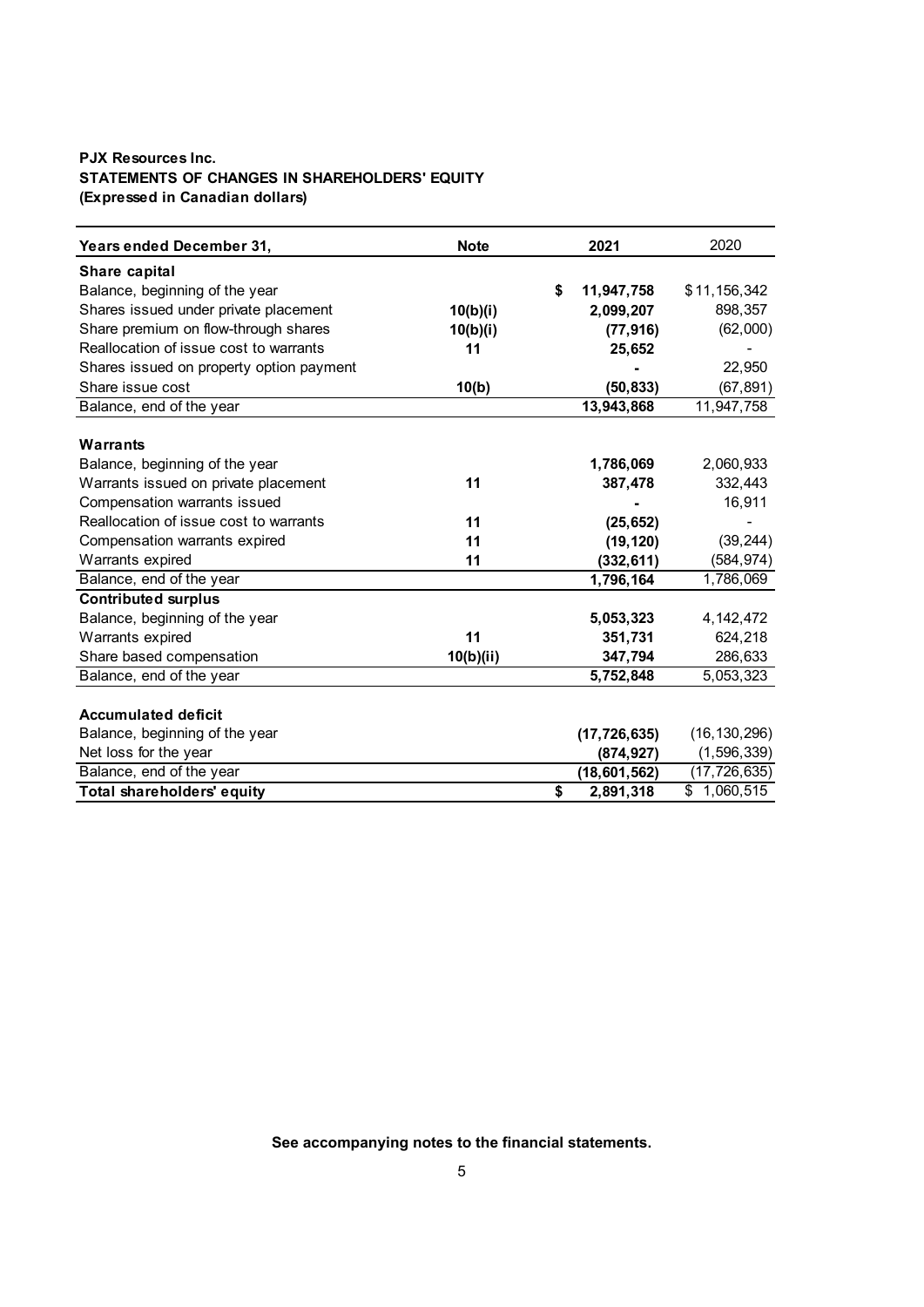## **PJX Resources Inc. STATEMENTS OF CASH FLOWS (Expressed in Canadian dollars)**

| Years ended December 31,                                                                                         | <b>Note</b> | 2021                 |    | 2020                  |
|------------------------------------------------------------------------------------------------------------------|-------------|----------------------|----|-----------------------|
| Cash flows from operating activities                                                                             |             |                      |    |                       |
| Net loss for the year                                                                                            |             | \$<br>(874, 927)     | \$ | (1,596,339)           |
| Items not involving cash:                                                                                        |             |                      |    |                       |
| Depreciation                                                                                                     | 8(a)        | 16,317               |    | 9,695                 |
| Flow-through premium recoveries                                                                                  | 10(b)(i)    | (48, 805)            |    | (209, 845)            |
| Share based compensation                                                                                         | 10(b)(ii)   | 347,794              |    | 286,633               |
| Shares issued on option payment                                                                                  | 10(b)(iii)  |                      |    | 22,950                |
| Changes in non-cash working capital:                                                                             |             |                      |    |                       |
| Deposits                                                                                                         |             | 18,530               |    | (14, 257)             |
| Amounts receivable and prepayments                                                                               |             | 4,775                |    | 9,447                 |
| BC refundable tax credits                                                                                        | 12(a)       | (135,000)            |    | 40,000                |
| Accounts payable and accrued liabilities                                                                         |             | (100, 204)           |    | 81,842                |
| Net cash used in operating activities                                                                            |             | (771, 520)           |    | (1,369,874)           |
| Cash flow from investing activities<br>Acquisition of equipment                                                  |             | (79, 464)            |    |                       |
| Net cash used in investing activities                                                                            |             | (79, 464)            |    |                       |
| Cash flow from financing activities<br>Payment of lease liability<br>Proceeds on issuance of shares and warrants | 10          | (8,606)<br>2,486,685 |    | (8, 161)<br>1,230,800 |
| Cash portion of issue costs                                                                                      | 10(b)(i)    | (50, 833)            |    | (50, 980)             |
| Net cash generated by financing activities                                                                       |             | 2,427,246            |    | 1,171,659             |
| Net change in cash                                                                                               |             | 1,576,262            |    | (198, 215)            |
| Cash, beginning of the year                                                                                      |             | 1,061,346            |    | 1,259,561             |
| Cash, end of the year                                                                                            |             | \$<br>2,637,608      | \$ | 1,061,346             |
| Supplementary information:                                                                                       |             |                      |    |                       |
| Compensation warrants issued:                                                                                    |             |                      |    |                       |
| <b>Units</b>                                                                                                     |             |                      |    | 301,120               |
| Value                                                                                                            | 10(b)(i)    | \$                   | \$ | 16,911                |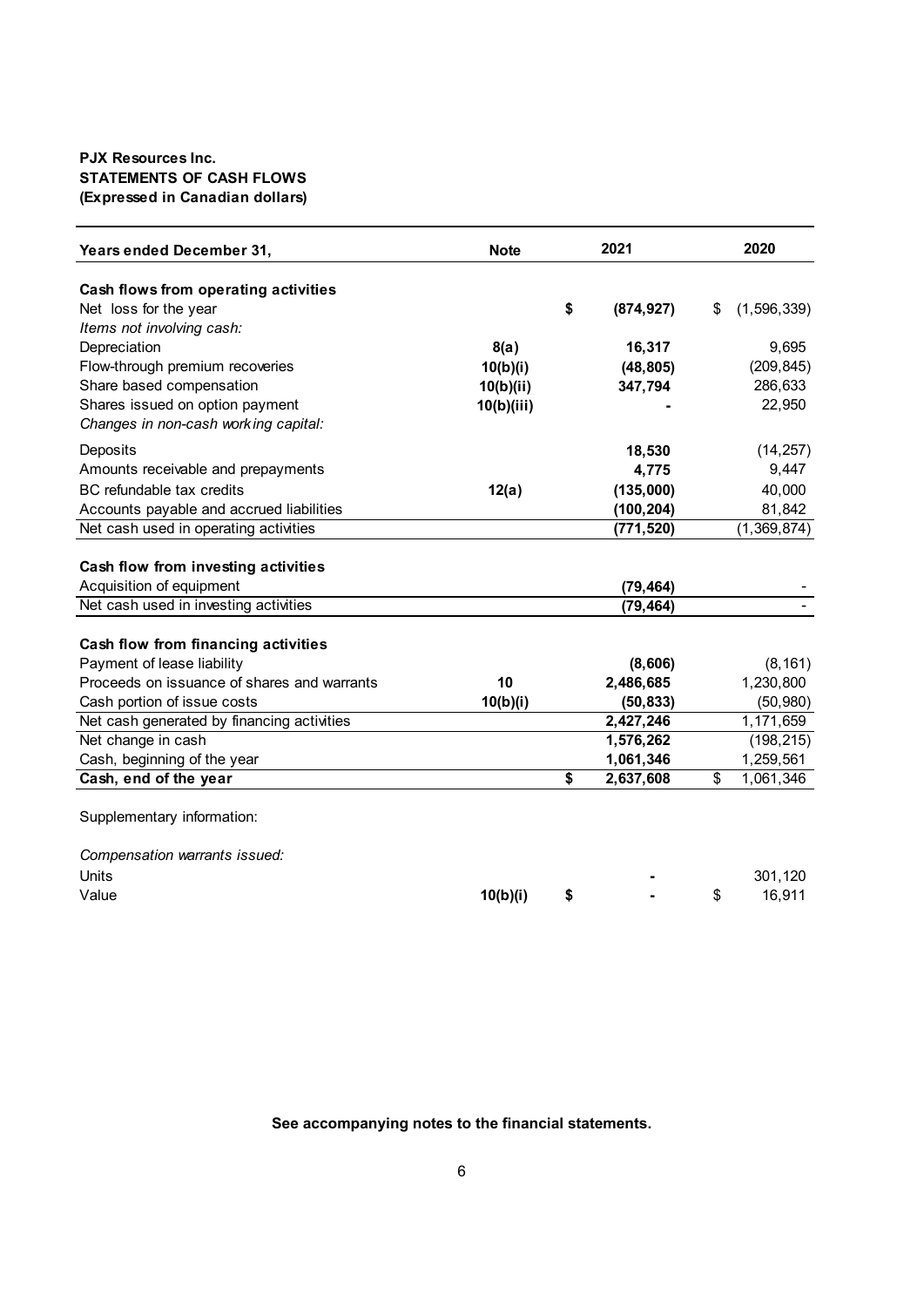## **Years ended December 31, 2021, and 2020**

#### **1. NATURE OF OPERATIONS AND GOING CONCERN**

PJX Resources Inc. (the "Company" or "PJX") is a Canadian corporation incorporated under the laws of Alberta on April 22, 2010, originally under the name of 1532063 Alberta Inc. On March 7, 2011, the Company obtained a Certificate of Continuance from the Registrar of Corporations for the Province of Alberta changing its jurisdiction to the Province of Ontario. On the same date the Company changed its name to PJX Resources Inc. The Company's corporate offices are located at 5600 One First Canadian Place, Toronto, Ontario, M5X 1C9.

The principal activities of the Company are the exploration of mineral projects located near Cranbrook, British Columbia. To date, the Company has not earned mining revenues. The Company is considered to be in the exploration stage.

Although the Company has taken steps to verify title to the properties on which it is conducting exploration and in which it has an interest, in accordance with industry standards for the current stage of exploration of such properties, these procedures do not guarantee the Company's title. Property title may be subject to government licensing requirements or regulations, social licensing requirements, unregistered prior agreements, unregistered claims, aboriginal claims, and non-compliance with regulatory and environmental requirements. The Company's assets may also be subject to increases in taxes and royalties, renegotiation of contracts, expropriation of properties, and political uncertainty.

These financial statements have been prepared using generally accepted accounting principles applicable to a going concern, which contemplate the realization of assets and settlement of liabilities in the normal course of business as they come due in the foreseeable future. For the year ended December 31, 2021, the Company generated a net loss of \$874,927 or \$0.01 per share (December 31, 2020: net loss of \$1,596,339 or \$0.01 per share) and reported an accumulated deficit of \$18,601,562 (December 31, 2020: \$17,726,635). As of December 31, 2021, the working capital of the Company was \$2,663,283 (December 31, 2020: \$886,172). Management believes that the working capital is sufficient to support operations for the next twelve months. However, additional funding will be required to allow the Company to continue operating and to fund future exploration and development programs. The Company will continue to explore financing alternatives to raise capital. Although PJX has been successful in these activities in the past, the Company has no assurance on the success or sufficiency of these initiatives or that such financing will be available on acceptable terms.

These financial statements do not reflect any adjustments to the carrying values of assets and liabilities and the reported expenses and statements of financial positions classifications that might be necessary were the going concern assumption is inappropriate. These adjustments could be material.

These financial statements were approved by the Board of Directors for issue on April 14, 2022.

## **2. SUMMARY OF SIGNIFICANT ACCOUNTING POLICIES**

#### *Accounting Policies*

The principal accounting policies applied in the preparation of these financial statement are set out below. These policies have been consistently applied in the periods presented, unless otherwise stated. These financial statements are expressed in Canadian dollars, which is the Company's presentation and functional currency.

#### *(a) Basis of presentation*

These financial statements have been prepared in accordance with International Financial Reporting Standards ("IFRS"). These financial statements have been prepared on a historical cost basis. In addition,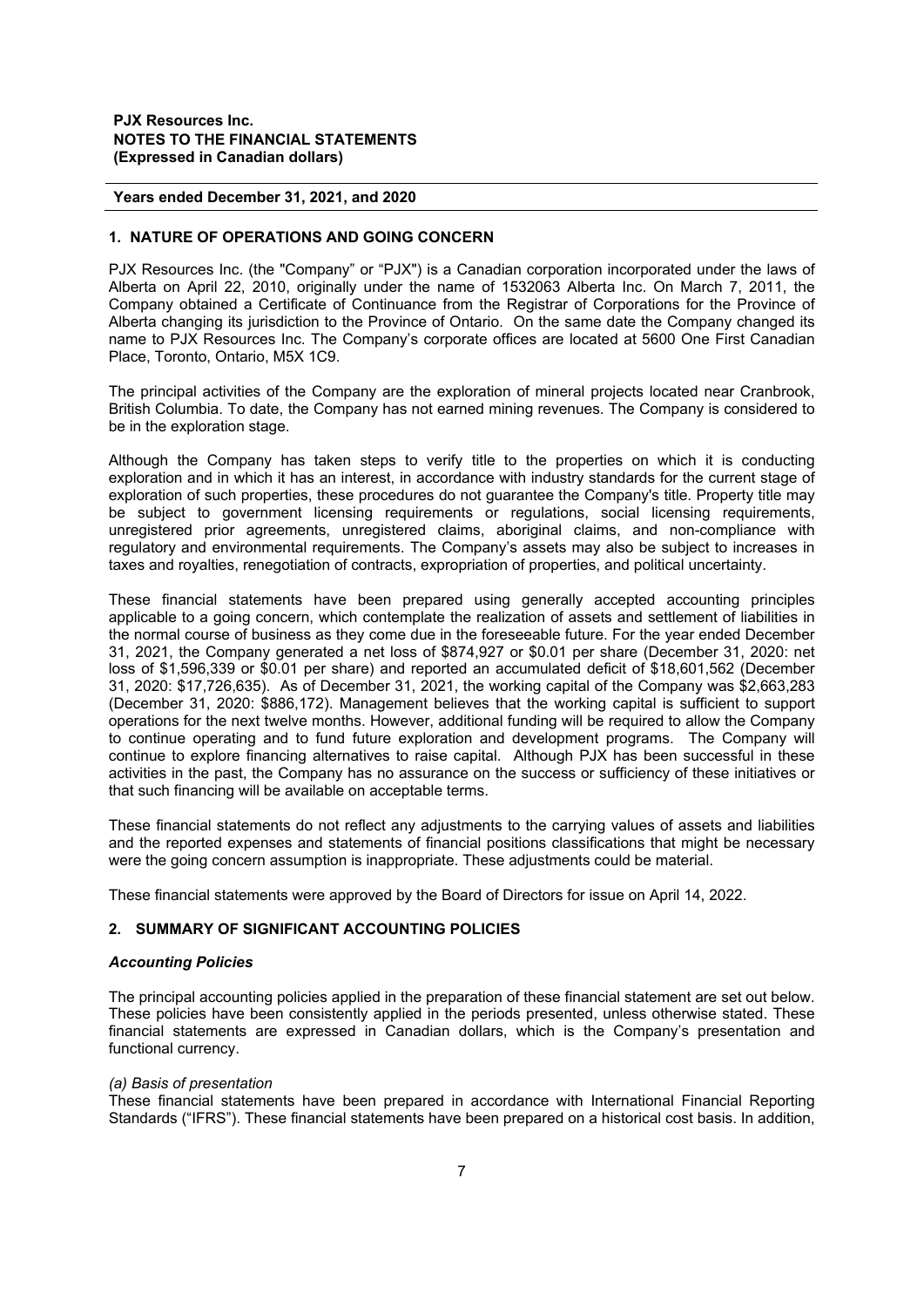## **Years ended December 31, 2021, and 2020**

these financial statements have been prepared using the accrual basis of accounting except for cash flow information.

In the financial statements, management is required to make estimates and assumptions that affect the reported amounts of assets and liabilities, the disclosure of contingent assets and liabilities at the date of the financial statements and the reported amounts of expenses during the period. Actual results could differ from these estimates. Of particular significance are the estimates and assumptions used in the recognition and measurement of items included in Note 2(n).

#### *(b) Financial instruments*

#### **Financial assets**

#### **Initial recognition and measurement**

Non-derivative financial assets within the scope of IFRS 9 are classified and measured as "financial assets at fair value", as either fair value through profit and loss ("FVTPL") or fair value through other comprehensive income ("FVOCI"), and "financial assets at amortized costs", as appropriate. The Company determines the classification of financial assets at the time of initial recognition based on the Company's business model and the contractual terms of the cash flows.

All financial assets are recognized initially at fair value plus, in the case of financial assets not at FVTPL, directly attributable transaction costs on the trade date at which the Company becomes a party to the contractual provisions of the instrument.

#### **Subsequent measurement – financial assets at amortized cost**

After initial recognition, financial assets measured at amortized cost are subsequently measured at the end of each reporting period at amortized cost using the effective interest rate ("EIR") method. Amortized cost is calculated by taking into account any discount or premium on acquisition and any fees or costs that are an integral part of the EIR. The EIR amortization is included in operations. The Company measures cash and amounts receivable at amortized cost.

#### **Subsequent measurement – financial assets at FVTPL**

Financial assets measured at FVTPL include financial assets management intends to sell in the short term and any derivative financial instrument that is not designated as a hedging instrument in a hedge relationship. Financial assets measured at FVTPL are carried at fair value in the statements of financial position with changes in fair value recognized in other income or expense in operations. The Company does not measure any financial assets at FVTPL.

#### **Subsequent measurement – financial assets at FVOCI**

Financial assets measured at FVOCI are non-derivative financial assets that are not held for trading and the Company has made an irrevocable election at the time of initial recognition to measure the assets at FVOCI. The Company does not measure any financial assets at FVOCI.

#### **Derecognition**

A financial asset is derecognized when the contractual rights to the cash flows from the asset expire, or the Company no longer retains substantially all the risks and rewards of ownership.

#### **Impairment of financial assets**

The Company's only financial assets subject to impairment are amounts receivable, which are measured at amortized cost. The Company has elected to apply the simplified approach to impairment as permitted by IFRS 9, which requires the expected lifetime loss to be recognized at the time of initial recognition of the receivable. To measure estimated credit losses, amounts receivable have been grouped based on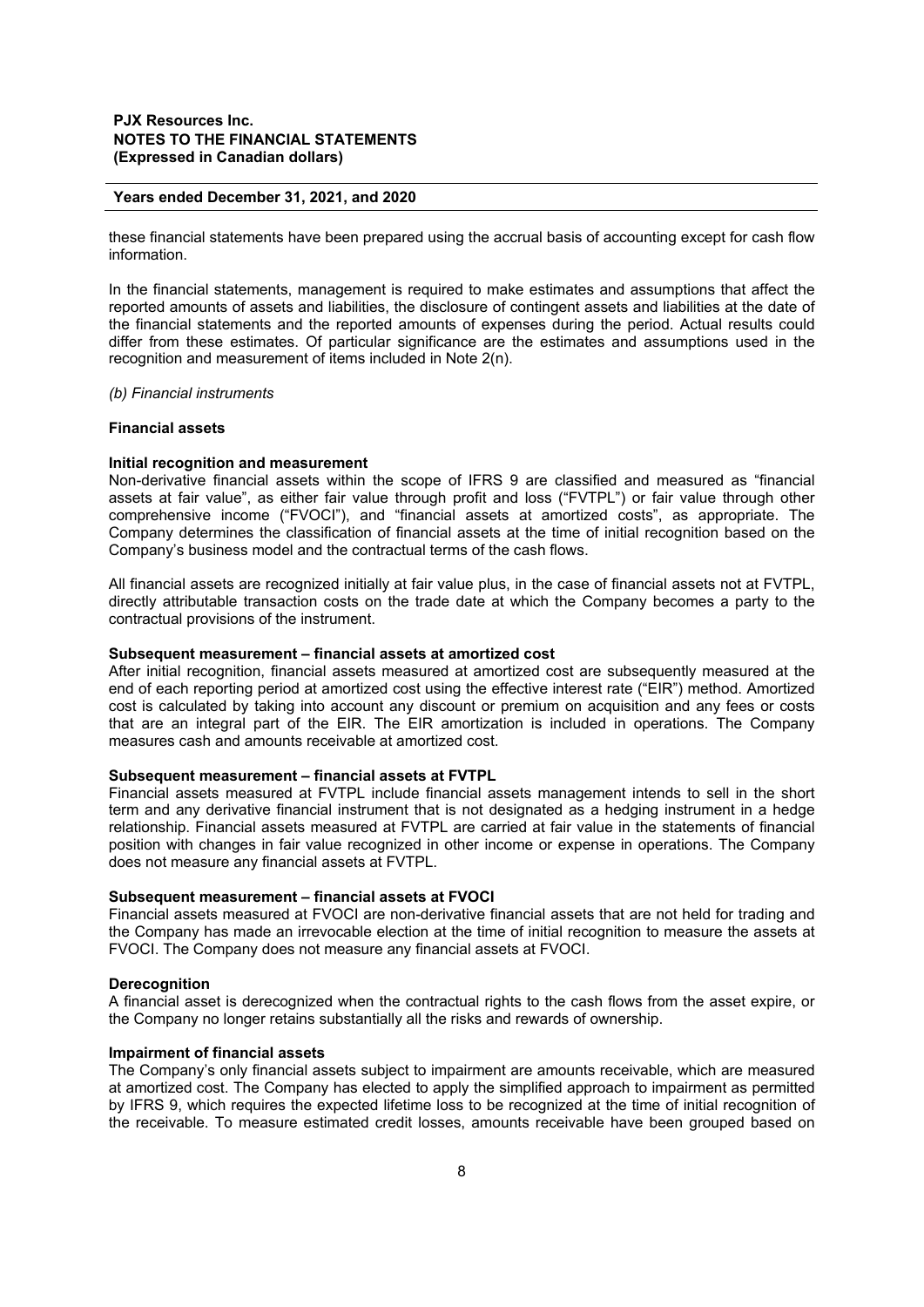## **Years ended December 31, 2021, and 2020**

shared credit risk characteristics, including the number of days past due. An impairment loss is reversed in subsequent periods if the amount of the expected loss decreases, and the decrease can be objectively related to an event occurring after the initial impairment was recognized.

#### **Financial liabilities**

#### **Initial recognition and measurement**

Financial liabilities are measured at amortized cost, unless they are required to be measured at FVTPL as is the case for held for trading or derivative instruments, or the Company has opted to measure the financial liability at FVTPL. The Company's financial liabilities include accounts payable and accrued liabilities, which are measured at amortized cost. All financial liabilities are recognized initially at fair value and in the case of long-term debt, net of directly attributable transaction costs.

#### **Subsequent measurement – financial liabilities at amortized cost**

After initial recognition, financial liabilities measured at amortized cost are subsequently measured at the end of each reporting period at amortized cost using the EIR method. Amortized cost is calculated by taking into account any discount or premium on acquisition and any fees or costs that are an integral part of the EIR. The EIR amortization is included in operations.

#### **Derecognition**

A financial liability is derecognized when the obligation under the liability is discharged, cancelled or expires with any associated gain or loss recognized in other income or expense in the statements of loss.

#### *(c) Exploration and evaluation expenditures*

Exploration and evaluation expenditures include the costs of acquiring licenses and costs associated with exploration and evaluation activity. Exploration and evaluation expenditures are expensed as incurred.

Once a project has been established as commercially viable and technically feasible, the related development expenditure is capitalized. This includes costs incurred in preparing the site for mining operations. Capitalization ceases when the mine is capable of commercial production, with the exception of development costs which give rise to a future benefit.

#### *(d) Provisions*

A provision is recognized when the Company has a present legal or constructive obligation as a result of a past event, it is probable that an outflow of economic benefits will require settling the obligation, and the amount of the obligation can be reliably estimated. If the effect is material, provisions are determined by discounting the expected future cash flows at a pre-tax rate that reflects current market assessments of the time value of money and, where appropriate, the risks specific to the liability.

A provision for onerous contracts is recognized when the expected benefits to be derived by the Company from a contract are lower than the unavoidable cost of meeting its obligations under the contract. There were no such onerous contracts as at December 31, 2021 and 2020.

#### *(e) Share-based compensation transactions*

The fair value of share options granted to employees is recognized as an expense over the vesting period with a corresponding increase in equity. An individual is classified as an employee when the individual is an employee for legal or tax purposes (direct employee) or provides services similar to those performed by a direct employee, including directors of the Company.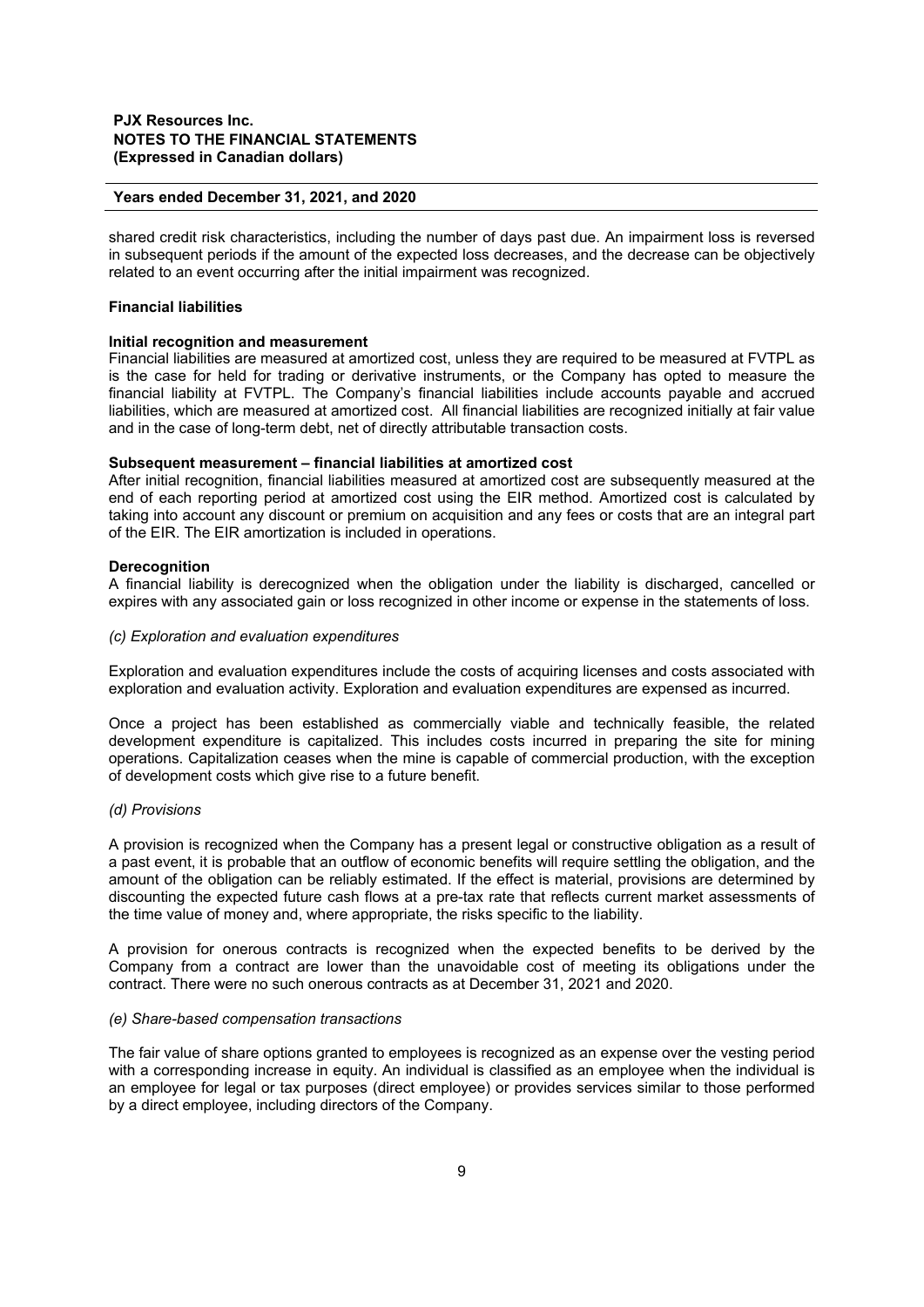## **Years ended December 31, 2021, and 2020**

The fair value is measured at the grant date and recognized over the period during which the options vest. The fair value of the options granted is measured using the Black Scholes option pricing model, taking into account the terms and conditions upon which the options were granted. At each reporting date, the amount recognized as an expense is adjusted to reflect the actual number of shares that are expected to vest. Management estimates that none of the options granted will be forfeited given its short vesting period.

Share-based compensation for goods and services received other than those received from employees is determined directly by the fair value of the services received which are based on the market rate for those services except where that fair value cannot be estimated reliably, in which case they are measured at the fair value of the equity instruments granted, measured at the date the entity obtains the goods or the counterparty renders the service.

#### *(f) Income taxes*

Income tax on the profit or loss for the periods presented comprises current and deferred tax. Income tax is recognized in profit or loss except to the extent that it relates to items recognized directly in equity, in which case it is recognized in equity.

Current tax expense is the expected tax payable on the taxable income for the year, using tax rates enacted or substantively enacted at period end, adjusted of amendments to tax payable with regards to previous years.

Deferred tax is provided using the liability method, providing for temporary differences between the carrying amounts of assets and liabilities for financial reporting purposes and the amounts used for taxation purposes. The following temporary differences are not provided for: the initial recognition of assets or liabilities that affect neither accounting nor taxable profit, to the extent that they will probably not reverse in the foreseeable future. The amount of deferred tax provided is based on the expected manner of realization or settlement of the carrying amount of assets and liabilities, using tax rates enacted or substantively enacted at the reporting date.

A deferred tax asset is recognized only to the extent that it is probable that future taxable profits will be available against which the asset can be utilised.

#### *(g) Restoration, rehabilitation and environmental obligations*

A legal or constructive obligation to incur restoration, rehabilitation and environmental costs may arise when environmental disturbance is caused by the exploration, development and ongoing production of a mineral property interest. Such costs arising from the decommissioning of plant and other site preparation work, discounted to their net present value, are provided for and capitalized at the start of each project to the carrying amount of the asset as soon as the obligation to incur such costs arises. Discount rates using a pre-tax rate that reflect the time value of money are used to calculate the net present value. These costs are charges against profit or loss over the economic life of the related asset, through amortization using either a unit-of-production or the straight-line method as appropriate. The related liability is adjusted for each period for the unwinding of the discount rate and for changes to the current market-based discount rate, amount or timing of the underlying cash flows needed to settle the obligation. Costs for restoration of subsequent site damage which is created on an ongoing basis during production are provided for at their net present values and charged against profits as extraction progresses.

#### *(h) Loss per share*

The Company presents basic and diluted loss per share data for its common shares, calculated by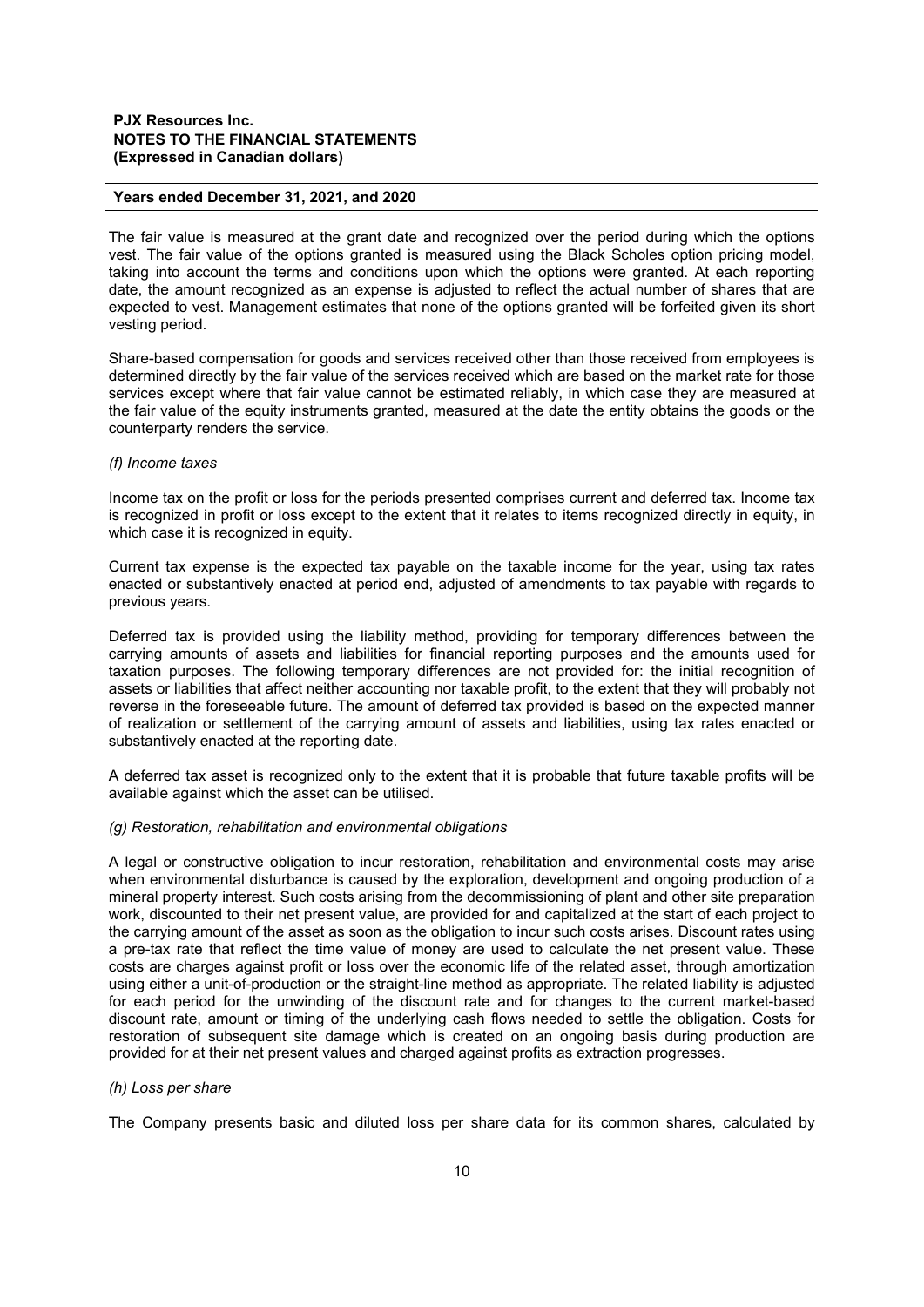## **Years ended December 31, 2021, and 2020**

dividing the loss attributable to common shareholders of the Company by the weighted average number of common shares outstanding during the period. Diluted loss per share is determined by adjusting the loss attributable to common shareholders and the weighted average number of common shares outstanding for the effects of all dilutive potential common shares. During the periods presented, outstanding stock options and warrants were not included in the calculation of diluted loss per share as their effect would be anti-dilutive.

#### *(i) Segmented reporting*

The Company operates in one business segment, the business of acquiring and exploring mineral properties in Canada. The Chief Executive Officer determines the reportable operating segments by reviewing various factors including geographical location, quantitative threshold and managerial structure.

#### *(j) Flow-through shares*

The Company from time-to-time issues flow-through shares. Under these agreements, shares are issued at a fixed price with the resultant proceeds used to fund exploration and development work within a defined time period. The tax deductions for exploration and development expenditures funded by flowthrough arrangements are renounced to investors in accordance with the appropriate tax legislation.

When flow-through shares are issued, the capital is recorded at the trading value of an ordinary common share. The difference between the proceeds and the ordinary common share value is recorded as a deferred flow-through premium liability on the statement of financial position. When the flow-through expenditures are incurred, the flow-through premium liability is recognized as flow through tax recovery.

#### *(k) Property and equipment*

Property and equipment are recorded at cost, less accumulated depreciation and accumulated impairment loss. Depreciation is provided using the following rate:

Vehicles: Declining balance 30% with half of the depreciation rate applied in the year of acquisition and disposal.

Property and equipment are assessed for future recoverability or impairment on an annual basis by estimating future net discounted cash flows and residual values or by estimating value in use. When the carrying amount of property and equipment exceeds the estimated net recoverable amount, the asset is written down to the extent the carrying amount exceeds the estimated net recoverable amount with a charge to loss in the period that such determination is made.

#### *(l) Leases*

The Company assesses whether a contract is or contains a lease, at the beginning of a contract. The Company recognizes a Right of Use ("ROU") asset and a corresponding lease liability with respect to all lease arrangements in which the lessee, at the commencement of the lease, with the following exceptions: (i) the Company has elected not to recognize the ROU assets and liabilities for leases where the total lease term is less than to equal to 12 months, or (ii) for leases of low value. The payments for short-term leases or leases of low value are recognized in the statement of operations and comprehensive loss on a straight-line basis over the lease term. The ROU asset is initially measured based on the present value of the lease payments, lease payments made at or before the commencement date, and any initial direct costs. They are subsequently measured at cost less accumulated depreciation and impairment losses. The ROU asset is depreciated over the shorter of the lease term or the useful life of the underlying assets. The ROU asset is subject to testing for impairment if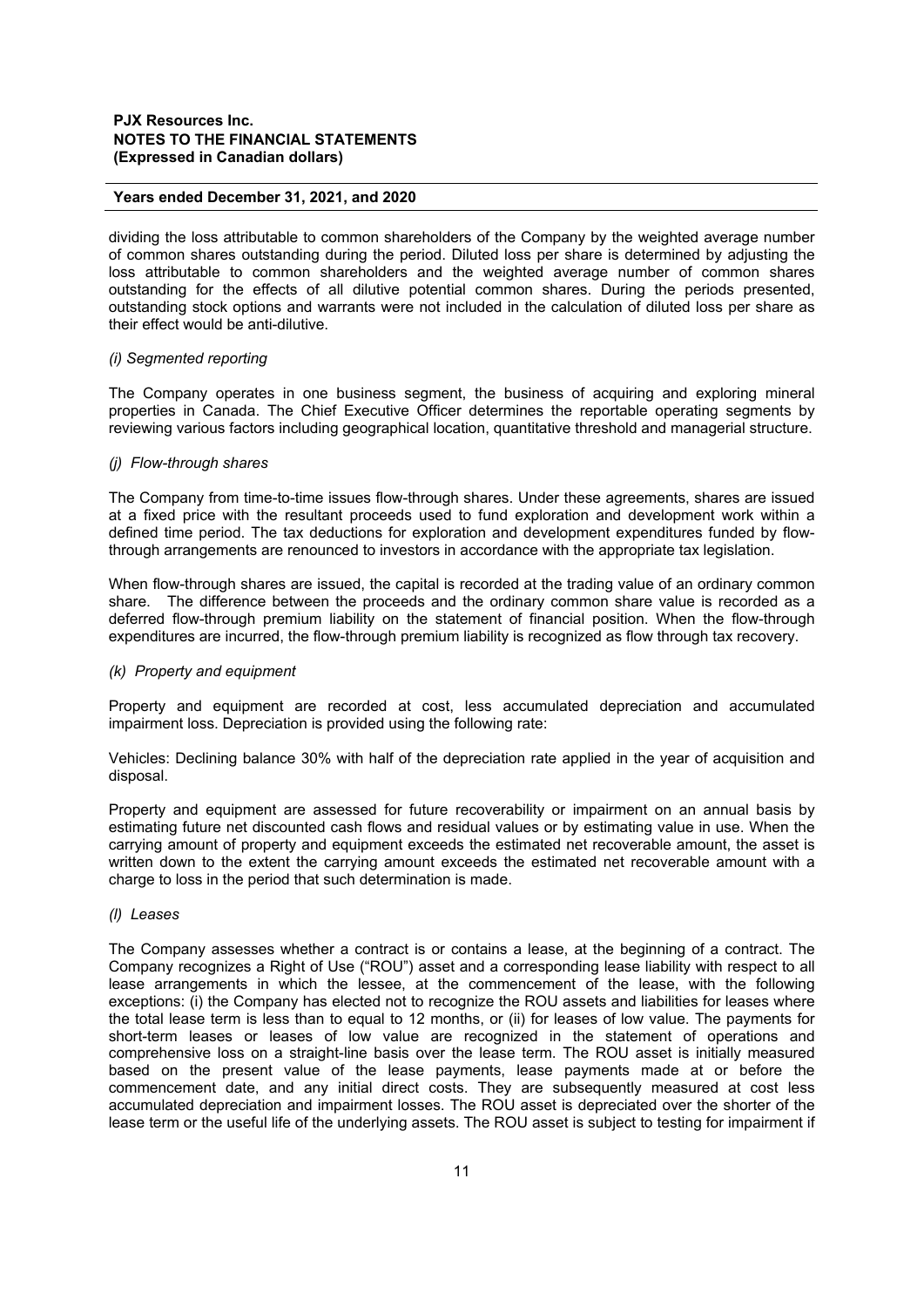## **Years ended December 31, 2021, and 2020**

there is an indicator for impairment. The lease liability is initially measured at the present value of lease payments that are not paid at the commencement date, discounted by using the rate implicit in the lease. If this rate cannot be readily determined, the Company uses its incremental borrowing rate. Lease payments include fixed payments less any lease incentives, and any variable lease payments where variability depends on an index or rate. When the lease contains an extension or purchase option that the Company considers reasonably certain to be exercised, the cost of the option is included in the lease payments. ROU assets are included in property and equipment, and the lease liability is presented as a separate line in the statement of financial position. Variable lease payments that do not depend on an index or rate are not included in the measurement of the ROU asset and lease liability. The related payments are recognized as an expense in the period in which the triggering event occurs and are included in the statement of operations and comprehensive loss. The Company has lease agreements for office space that have not been recognized due to its short-term nature. The Company did not incur any variable lease payments and there were no leases with residual value guarantees or no leases not yet commenced to which the Company is committed.

#### *(m) Government assistance*

Government assistance is recognized as a recovery of exploration expenses in the statement of loss when there is reasonable assurance that the Company will comply with the conditions attached to them and that the assistance will be received.

#### *(n) Significant accounting judgments and estimates*

The preparation of these financial statements requires management to make certain estimates, judgments and assumptions that affect the reported amounts of assets and liabilities at the date of the financial statements and reported amounts of expenses during the reporting period. Actual outcomes could differ from these estimates. These financial statements include estimates which, by their nature, are uncertain. The impacts of such estimates are pervasive throughout the financial statements and may require accounting adjustments based on future occurrences. Revisions to accounting estimates are recognized in the period in which the estimate is revised and future periods if the revision affects both current and future periods. These estimates are based on historical experience, current and future economic conditions and other factors, including expectations of future events that are believed to be reasonable under the circumstances.

#### Critical accounting estimates and judgements

The preparation of financial statements requires management to use judgment in applying its accounting policies and estimates and assumptions about the future. Estimates and other judgments are continuously evaluated and are based on management's experience and other factors, including expectations about future events that are believed to be reasonable under the circumstances. The following discusses the most significant accounting judgments and estimates that the Company has made in the preparation of the financial statements:

- The inputs used in accounting for share-based payment transactions in profit or loss. PJX estimates the value of share-based compensation granted using the Black-Scholes valuation method. Several assumptions including volatility, risk-free interest rate and expected option life are significant assumptions used in determining the values of options.
- The assumptions used for determining the amount of deferred income tax assets, liabilities, expense and recovery, including the income tax rate to be used and recoverability of deferred tax assets involve critical judgement and estimates.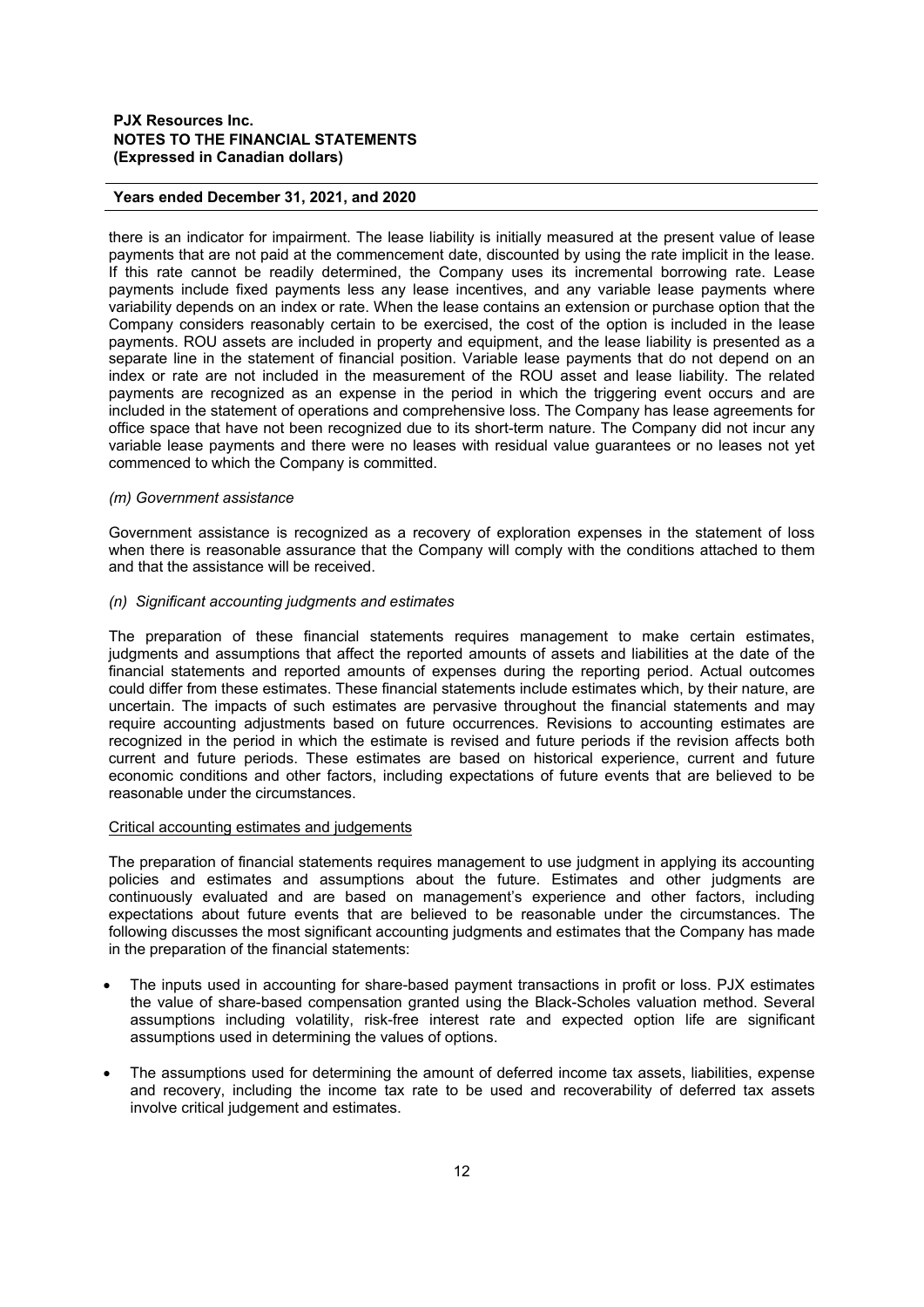## **Years ended December 31, 2021, and 2020**

- The Company is subject to income, value added, withholding and other taxes. Significant judgment is required in determining the Company's provisions for taxes. There are many transactions and calculations for which the ultimate tax determination is uncertain during the ordinary course of business. The Company recognizes liabilities for anticipated tax audit issues based on estimates of whether additional taxes will be due. The determination of the Company's income, value added, withholding and other tax liabilities requires interpretation of complex laws and regulations. The Company's interpretation of taxation law as applied to transactions and activities may not coincide with the interpretation of the tax authorities. All tax related filings are subject to government audit and potential reassessment subsequent to the financial statement reporting period. Where the final tax outcome of these matters is different from the amounts that were initially recorded, such differences will impact the tax related accruals and deferred income tax provisions in the period in which such determination is made.
- The inputs used in accounting for share purchase warrants transactions in the statement of financial positions. PJX estimates the warrants issued using a standard valuation method. Several assumptions including volatility, risk-free interest rate and expected warrant life are significant assumptions used in determining the values of warrants.
- The assumptions under which the Company established an obligation to incur restoration, rehabilitation and environmental costs as they may arise when environmental disturbance is caused by exploration programs the company might run. The estimation of future amounts to be incurred and discount rates using a pre-tax rate that reflect the time value of money are used to calculate the net present value.
- Contingencies See Note 14.

#### Changes in accounting policies:

During the year ended December 31, 2021, the Company adopted a number of amendments and improvements of existing standards. These included amendments to IFRS 9 and IFRS 16. These new standards and changes did not have any material impact on the Company's financial statements.

#### **Future accounting changes:**

Certain pronouncements were issued by the International Accounting Standards Board ("IASB") or the International Financial Reporting Interpretations Committee ("IFRIC") that are mandatory for accounting periods commencing on or after January 1, 2022. Many are not applicable or do not have a significant impact to the Company and have been excluded.

IAS 1 – Presentation of Financial Statements ("IAS 1") was amended in January 2020 to provide a more general approach to the classification of liabilities under IAS 1 based on the contractual arrangements in place at the reporting date. The amendments clarify that the classification of liabilities as current or noncurrent is based solely on a company's right to defer settlement at the reporting date. The right needs to be unconditional and must have substance. The amendments also clarify that the transfer of a company's own equity instruments is regarded as settlement of a liability, unless it results from the exercise of a conversion option meeting the definition of an equity instrument. The amendments are effective for annual periods beginning on January 1, 2023.

IAS 37 – Provisions, Contingent Liabilities, and Contingent Assets ("IAS 37") was amended. The amendments clarify that when assessing if a contract is onerous, the cost of fulfilling the contract includes all costs that relate directly to the contract – i.e. a full-cost approach. Such costs include both the incremental costs of the contract (i.e. costs a company would avoid if it did not have the contract) and an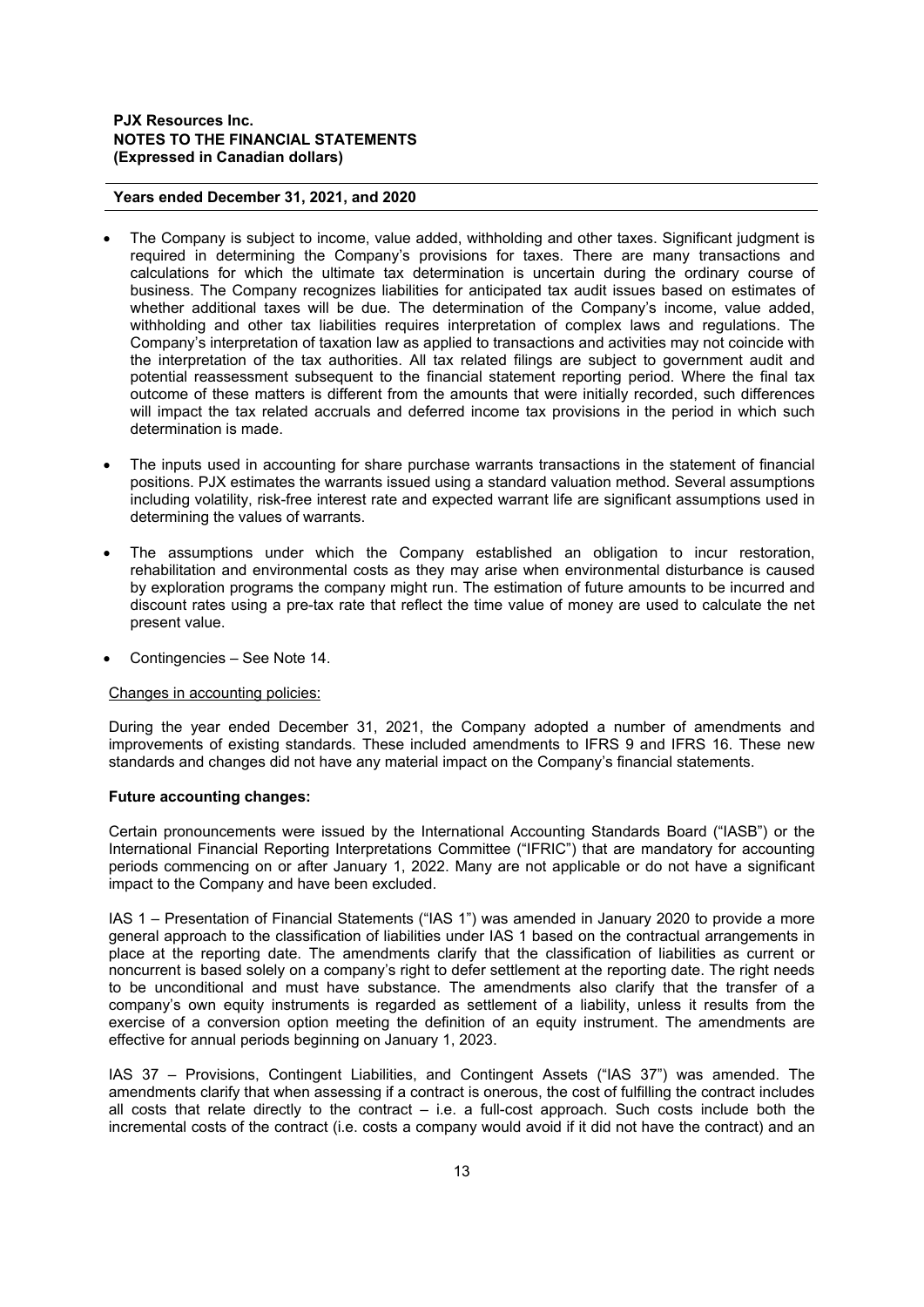## **Years ended December 31, 2021, and 2020**

allocation of other direct costs incurred on activities required to fulfill the contract – e.g. contract management and supervision, or depreciation of equipment used in fulfilling the contract. The amendments are effective for annual periods beginning on January 1, 2022.

The Company is currently evaluating the impact of these amendments on its financial statements.

## **3. CAPITAL MANAGEMENT**

The Company considers its capital to be shareholders' equity, which is comprised of share capital, warrants, contributed surplus and accumulated deficit, which as at December 31, 2021 totaled \$2,891,318 (December 31, 2020: \$1,060,515). When managing capital, the Company's objective is to ensure the entity continues as a going concern as well as to maintain optimal returns to shareholders and benefits for other stakeholders. Management adjusts the capital structure as necessary in order to support the acquisition, exploration and development of its exploration properties. The Board of Directors does not establish quantitative return on capital criteria for management, but rather relies on the expertise of the Company's management to sustain future development of the business.

The properties in which the Company currently has an interest are in the exploration stage. As such, the Company is dependent on further external financing to fund its working capital and exploration activities. In order to carry out the planned exploration and pay for administrative costs, the Company will spend its existing working capital and attempt to raise additional funds as needed. The Company will continue to assess new properties and seek to acquire an interest in additional properties if it feels there is sufficient geologic or economic potential and if it has adequate financial resources to do so.

Management reviews its capital management approach on an ongoing basis and believes that this approach, given the relative size of the Company, is reasonable. There were no changes in the Company's approach to capital management during the year ended December 31, 2021. The Company is not subject to externally imposed capital requirements.

The Company is not subject to any capital requirements imposed by a lending institution or regulatory body, other than of the TSX Venture Exchange ("TSXV") which requires adequate working capital or financial resources of the greater of (i) \$50,000 and (ii) an amount required to maintain operations and cover general and administrative expenses for a period of 6 months. As of December 31, 2021, the Company believes it is compliant with the policies of the TSXV.

## **4. FINANCIAL RISK FACTORS**

A summary of the Company's risk exposures as it relates to financial instruments are reflected below:

#### Credit risk

Credit risk is the risk of loss associated with a counterparty's inability to fulfill its payment obligations. The Company's credit risk is primarily attributable to cash and deposits and tax credits receivables from the BC provincial government. Cash is held with reputable Canadian chartered banks, from which management believes the risk of loss to be minimal. Deposits are held with the British Columbia Ministry of Energy and Mines, from which management believes that the credit risk is minimal. Credit risk related to the BC refundable tax credit is also assessed to be minimal.

#### Liquidity risk

The Company's approach to managing liquidity risk is to ensure that it will have sufficient liquidity to meet liabilities when due. At December 31, 2021, the Company had a cash balance of \$2,637,608 (December 31, 2020: \$1,061,346) to settle current liabilities of \$152,820 which includes a non-cash flow through premium liability of \$77,916 (December 31, 2020: \$223,444 and \$48,805, respectively). All of the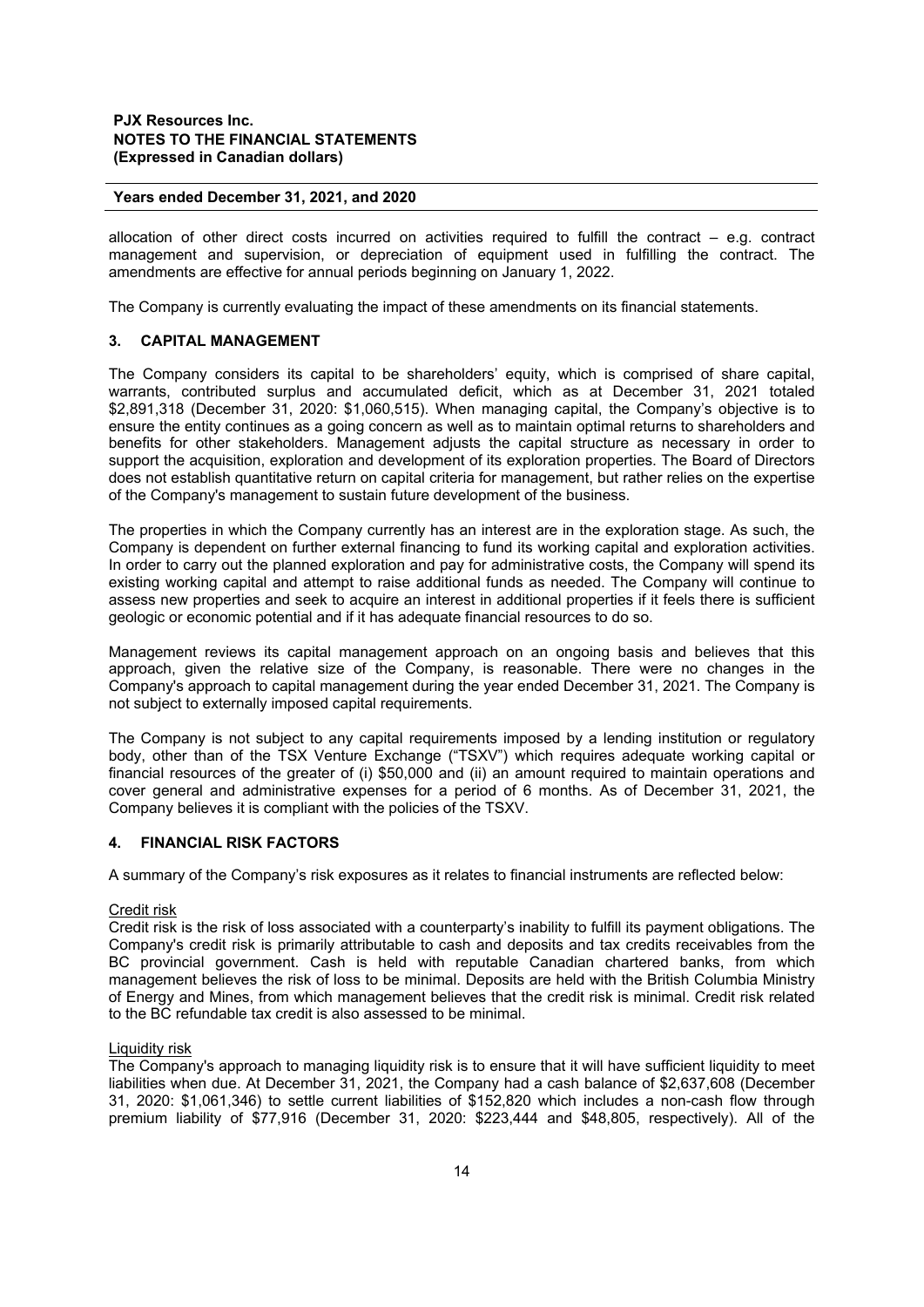## **Years ended December 31, 2021, and 2020**

Company's financial liabilities, other than lease liabilities, have contractual maturities of less than 30 days and are subject to normal trade terms. In addition, refer to Note 3 for the Company's approach to capital management.

#### Market risk

#### *Interest rate risk*

The Company's current policy is to invest excess cash in interest bearing accounts at major Canadian chartered banks. The Company periodically monitors its cash management policy. At December 31, 2021 and December 31, 2020, the Company did not have any amounts invested in interest bearing accounts.

#### *Price risk*

The Company is exposed to price risk with respect to commodity and equity prices. Equity price risk is defined as the potential adverse impact on the Company's earnings due to movements in individual equity prices or general movements in the level of the stock market affecting PJX's capacity to obtain future financings. Commodity price risk is defined as the potential adverse impact on earnings and economic value due to commodity price movements and volatilities. The Company closely monitors commodity prices as it relates to the mineral commodities to determine the appropriate course of action to be taken by the Company.

Based on Management's knowledge and experience in the financial markets, the Company believes that it is "reasonably possible" that commodity price fluctuation could adversely affect the Company. In particular, the Company's future profitability and viability of development depends upon the world market price of mineral commodities. As of December 31, 2021, the Company was not in the production phase. As a result, commodity price risk may affect the completion of future equity transactions such as equity offerings and the exercise of stock options. This may also affect the Company's liquidity and its ability to meet its ongoing obligations.

## **5. FAIR VALUE MEASUREMENT**

Fair value is the price that would be received to sell an asset or paid to transfer a liability in an orderly transaction between market participants at the measurement date. As at December 31, 2021 and 2020, the carrying values approximate the fair value amounts of the Company's financial instruments due to their short-term nature.

## **6. AMOUNTS RECEIVABLE**

Amounts receivable corresponds to the sale taxes recoverable paid on taxable purchases of material and services.

## **7. PREPAYMENTS AND DEPOSITS**

- a) Prepayments totalling \$34,368 (December 31, 2020: \$30,423) represents advanced payments to suppliers.
- b) At December 31, 2021, the Company has deposits with the British Columbia Ministry of Finance for \$162,900 (December 31, 2020: \$162,900) representing remediation cost bonds associated with its properties; and other advances totalling \$7,777 (December 31, 2020: \$26,307).
- c) During the year ended December 31, 2018, the Company assumed obligations relating to an excavated trail located in the Zinger Property, in exchange for cash consideration of \$25,000. The decommissioning liabilities are assessed based on the estimated costs to reclaim the excavation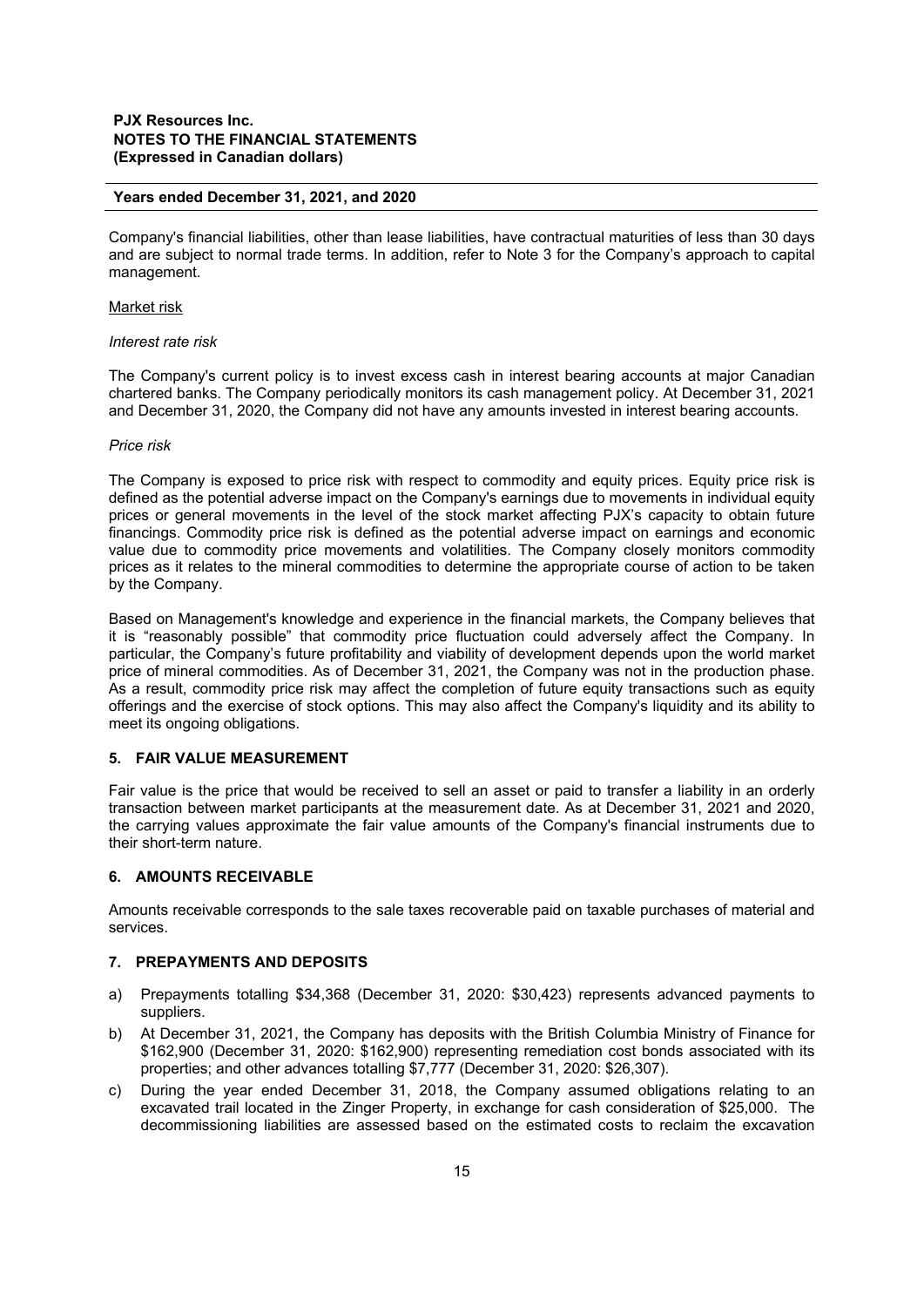## **Years ended December 31, 2021, and 2020**

trails and the estimated timing of the costs to be incurred in future periods. Management of the Company has estimated that the total undiscounted cash flows required to settle the obligations will be approximately \$27,000. These obligations have been discounted using a risk-free rate of 3% and an inflation rate of 2% per year. Most of this obligation is not expected to be paid until approximately 5 years in the future and have already been fully funded with a refundable deposit, held on account with the British Columbia Ministry of Finance. Included under deposits disclosed in Note 7(b) are \$24,500 (December 31, 2020: \$24,500) that the Company has made with the British Columbia Ministry of Natural Resources on this respect, funds that will be refunded to the Company once its obligation is discharged.

#### **8. PROPERTY AND EQUIPMENT, RIGHT OF USE ASSET AND LEASE LIABILITY**

#### *a) Property, equipment and right of use asset*

The following schedules describe the transactions for Vehicles and Right of Use Asset arising during the years ended December 31, 2021, and 2020:

|                                              |    |                 |   | <b>Right of</b>  |    |              |
|----------------------------------------------|----|-----------------|---|------------------|----|--------------|
| <b>Property &amp; equipment:</b>             |    | <b>Vehicles</b> |   | <b>Use Asset</b> |    | <b>Total</b> |
| Book Value - opening                         | \$ | 3,500           |   | 35,282           | \$ | 38,782       |
| Acquisitions                                 |    | 79,464          |   | ۰                |    | 79,464       |
|                                              | æ  | 82.964          | S | 35,282           | S  | 118,246      |
| Accumulated depreciation                     |    |                 |   |                  |    |              |
| Balance, December 31, 2020                   | \$ | 1,385           | S | 13.965           | \$ | 15,350       |
| Depreciation                                 |    | 7,497           |   | 8,820            |    | 16,317       |
| Accumulated depreciation - December 31, 2021 |    | 8.882           |   | 22,785           |    | 31,667       |
| Net book value - December 31, 2021           |    | 74.082          |   | 12.497           |    | 86,579       |

|                                              |   |                 |   | <b>Right of</b> |    |        |
|----------------------------------------------|---|-----------------|---|-----------------|----|--------|
|                                              |   | <b>Vehicles</b> |   | Use Asset       |    | Total  |
| Book Value - December 31, 2019 and 2020      |   | 3.500           |   | 35,282          |    | 38,782 |
|                                              |   | 3.500           |   | 35,282          | Ð  | 38,782 |
| Accumulated depreciation                     |   |                 |   |                 |    |        |
| Balance, December 31, 2019                   | S | 510             | S | 5.145           | \$ | 5,655  |
| Depreciation                                 |   | 875             |   | 8.820           |    | 9,695  |
| Accumulated depreciation - December 31, 2020 |   | 1.385           |   | 13.965          |    | 15,350 |
| Net book value December 31, 2020             |   | 2.115           |   | 21.317          |    | 23.432 |

#### *b) Lease liability:*

The Company has one lease agreement for a vehicle lease entered during September 2019. The Company did not incur any variable lease payments and there were no leases with residual value guarantees or not yet commenced to which the Company is committed.

| Years ended December 31, | 2021    | 2020    |
|--------------------------|---------|---------|
| Lease liability          | 13.796  | 22.402  |
| Less: Current portion    | (9,075) | (8,606) |
| Long-term portion        | 4.721   | 13.796  |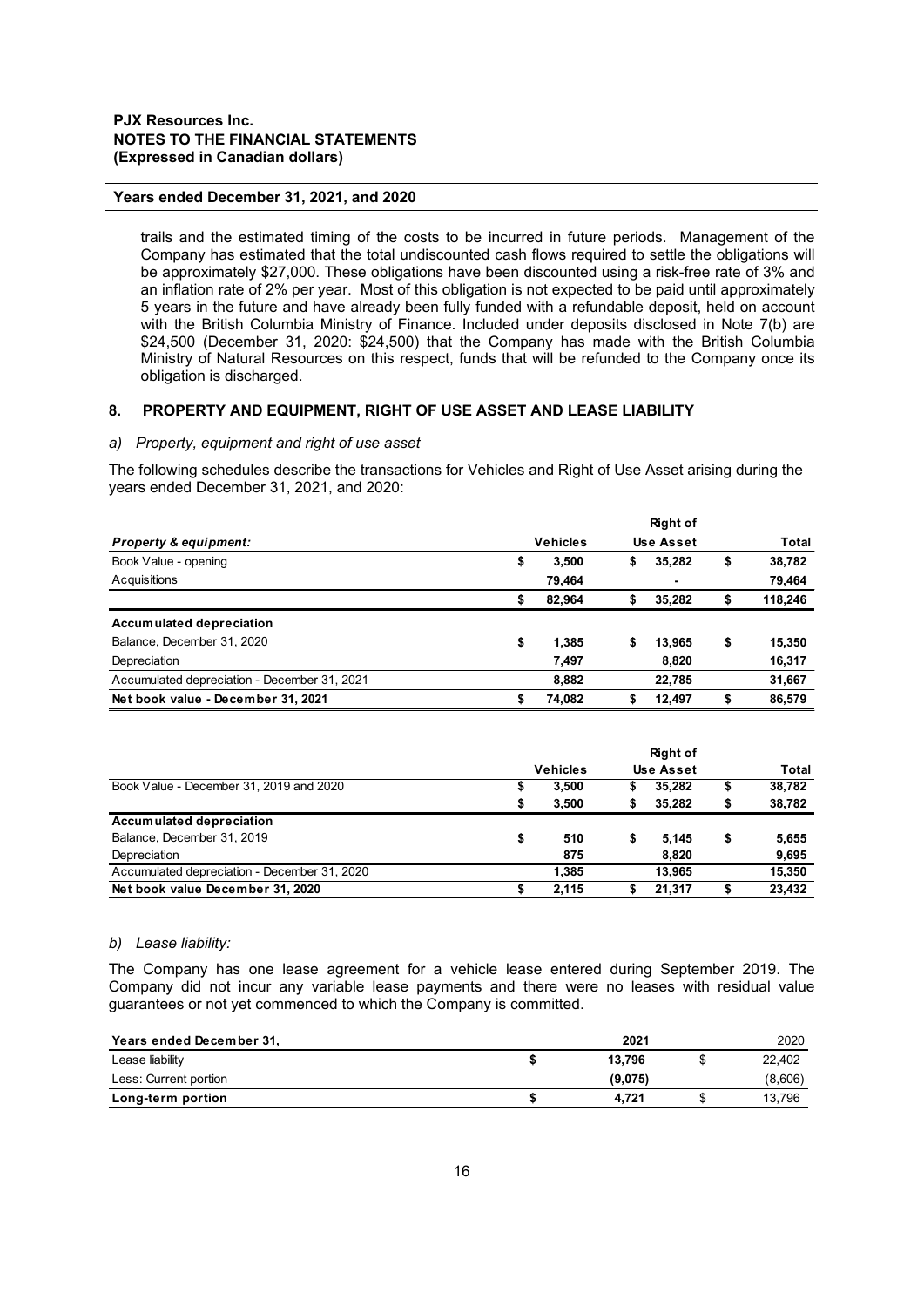## **Years ended December 31, 2021, and 2020**

| Years ended December 31,                         | 2021    | 2020     |
|--------------------------------------------------|---------|----------|
| Undiscounted lease liability                     | 14.384  | 23.974   |
| No later than one year                           | (9,589) | (10,389) |
| Later than one year and no later than five years | (4.795) | (13,585) |
|                                                  |         |          |

#### **9. MINERAL EXPLORATION PROPERTIES**

The Company has 100% ownership in eight properties: the Dewdney Trail Property, the Eddy Property, the Zinger Property, the Vine Property, the West Basin Property, the Gold Shear Property, the Parker Copper Property and the DD Property. The Company is also earning a 100% interest in the Estella Mine crown grants, which are part of the Company's Dewdney Trail Property. All properties are located in the Cranbrook area of British Columbia, Canada.

In 2021, Osisko Gold Royalties Ltd. ("Osisko") acquired a 0.5% net smelter return royalty on the Company's Gold Shear, Eddy, Zinger and Dewdney Trail properties. See Note 13.

#### *a) DD Property Agreement:*

On July 26, 2015, PJX announced that it has entered into an option agreement with Doug Anderson and Dave Pighin (the "Optionors"), to acquire 100% of the DD Property, near Cranbrook, British Columbia. The Company has also staked land adjacent to the DD Property.

Under the DD Property Agreement (the "DD Agreement"), PJX is required to issue to the Optionors on or before each anniversary day of the DD Agreement, 50,000 PJX common shares over a 5-year period to a maximum of 250,000 shares. As of June 2, 2020, the Company has fully earned its interest in this property. See Note 10(b)(iii) for a detail of shares issued under this agreement.

Upon the deemed exercise of the option, the Optionors have been granted an aggregate Net Smelter Royalty ("NSR") of 2% in respect of the DD Property and on certain claims owned by PJX, under certain predefined terms. The Company will have the right to purchase 50% of such NSR (being a 1% NSR - 0.5% from each individual comprising the Optionors) for \$1,000,000, and the remaining 50% of such NSR (being a 1% NSR - 0.5% from each individual comprising the Optionors) for \$1,000,000.

On July 13, 2020, the Company entered into an Option Agreement with DLP Resources Inc. ("DLP") where DLP could earn up to a 75% undivided interest in the DD property by paying a non-refundable deposit of \$20,000 and executing an Option Agreement that contains the following terms:

In order to earn an undivided 50% interest in the DD Property:

- Within 12 months of the effective date of the Option Agreement, incur work in the property for a cumulative amount of \$350,000 (completed);
- Within 24 months of the effective date of the Option Agreement, incur work in the property for a cumulative amount of \$1,000,000 (completed);
- Within 36 months of the effective date of the Option Agreement, incur work in the property for a cumulative amount of \$2,500,000;
- Within 48 months of the effective date of the Option Agreement, incur work in the property for a cumulative amount of \$4,000,000 and cash payments of \$250,000 inclusive of the \$20,000 nonrefundable deposit.

In order to earn an additional undivided 25% interest in the DD property: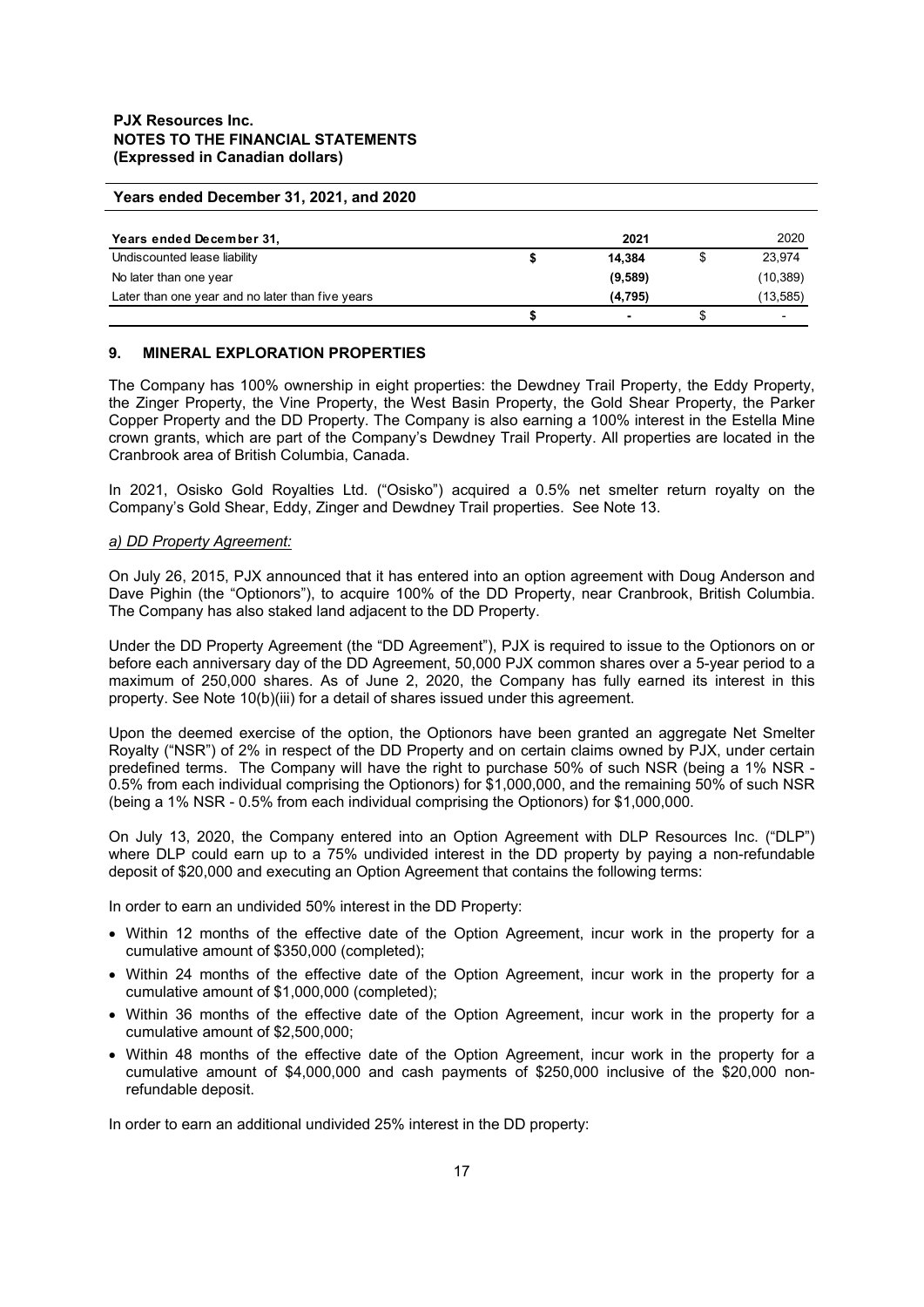## **Years ended December 31, 2021, and 2020**

- Complete a bankable commercial feasibility study on the DD property within 96 months of the effective date of the Option Agreement.
- Upon DLP's exercise of the Option and acquisition of a 50% or 75% interest in the DD Property, as applicable, the parties will enter into a joint venture agreement for the further development of the Property.

On August 17, 2020 the Company and DLP signed an addendum (the "Addendum") to the Option Agreement where three additional properties (Moby Dick, NZOU and LMC (NZOU)), where DLP has an option to earn a 100% interest from a third party (the "Third Party"), was added to the Option Agreement.

Under the terms of the Addendum, PJX will acquire:

- 50% of the Moby Dick property by paying 50% of staking costs of the Moby Dick property, representing approximately \$461;
- 50% of the NZOU property by reimbursing DLP for 50% of DLP's option commitment on the NZOU properties (NZOU and LMC (NZOU)), by incurring \$32,500 in exploration work commitments and reimbursing 50% of DLP's share option commitments with the Third Party, representing 200,000 shares of DLP.

PJX has the option to reimburse 50% of DLP's share payment by:

- Paying DLP 50% of the share option commitment in cash at DLP's share market price, or
- If DLP's share market price exceeds \$0.50, then PJX can elect to pay 50% of the value of the option commitment in cash to a maximum of \$0.50 per DLP share price. Any value of the option commitment above a DLP share price of \$0.50 owed by PJX would then be applied as part of DLP's earn in commitment as part of the DD Option Agreement.

Should DLP exercise their option in the NZOU option agreement, a 2% NSR will be granted to the Third Party, where DLP has the right to purchase back 50% of this 2% NSR for \$1 million. This right would be shared 50:50 with PJX.

#### *b) Gold Shear Property Agreement:*

On January 17, 2018, the Company entered into an option agreement with Mr. Louis Davis (the "Optionor") to earn a 100% interest in the Gold Shear Property, located in the province of British Columbia, Canada.

To earn its interest in the Gold Shear Property, the Company paid \$45,000 and issued 200,000 common shares of PJX over a period of 24 months.

As of September 2, 2020, the Company had fully earned its interest in this property (see Note 10(b) (iii)).

Under the Agreement, the Optionor retains a 2% NSR. PJX will have the right to purchase 50% of such NSR (being a 1% NSR) for \$1,000,000, and the remaining 50% of such NSR (being a 1% NSR) for \$1,000,000.

On May 29, 2020, the Company entered into an agreement with Mr. David Morgan (the "Seller") where PJX acquired a 100% interest in the "David 6" Claim by paying \$2,000 cash (paid) and issuing 20,000 shares of the Company (issued). Upon the closing of the transaction, the Seller was granted a NSR of 2% in respect of the David 6 claim. PJX will have the right to purchase 50% of such NSR for \$1,000,000 and the remaining 50% of such NSR (being 1%) for \$1,000,000.

The Company has included the David 6 Claim as part of its Gold Shear Property.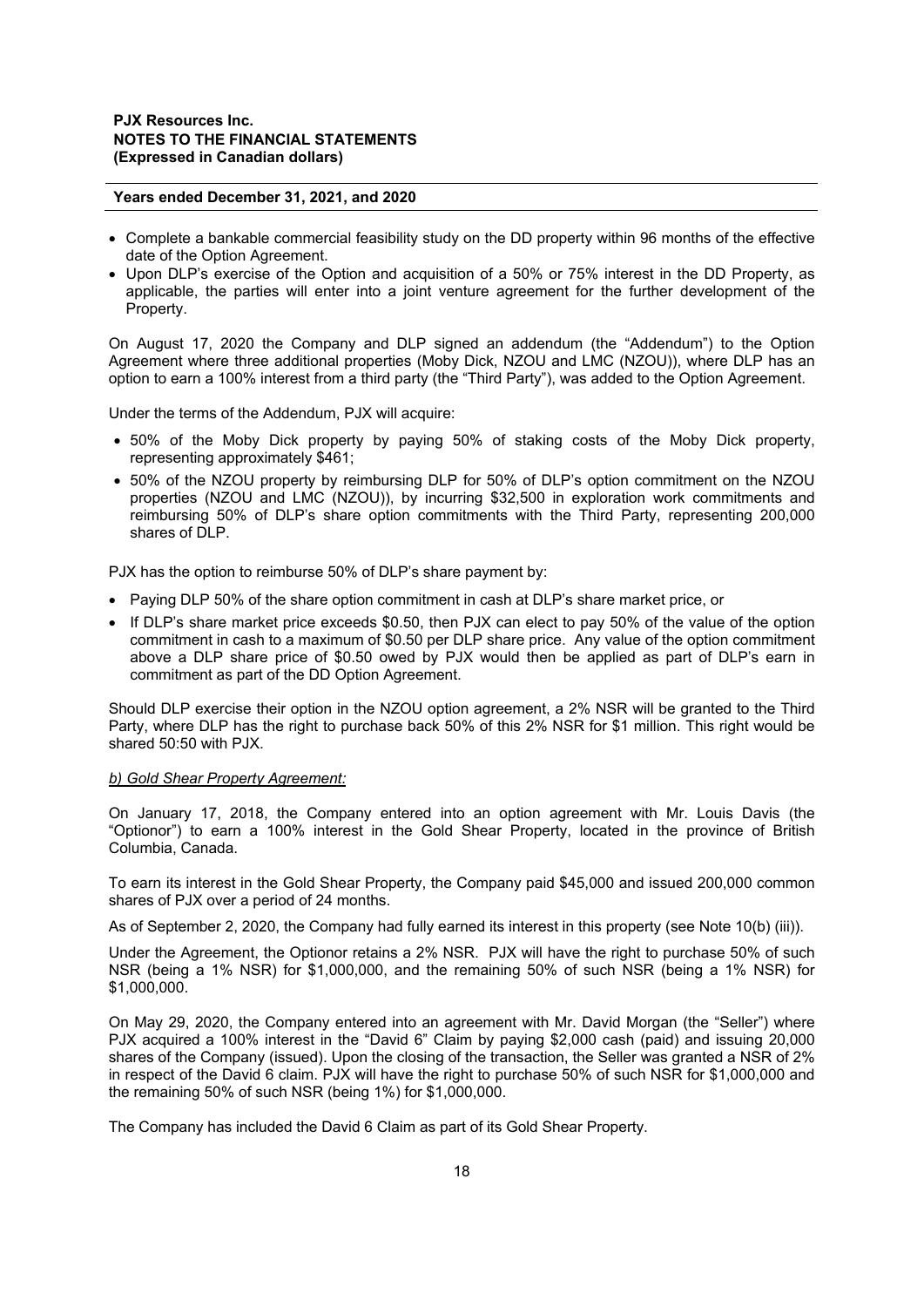## **Years ended December 31, 2021, and 2020**

#### *c) Estella Mine Crown Grants:*

On July 29, 2021, the Company announced the option of the historical Estella Mine crown grants (the "Estella") from Imperial Metals Corporation ("Imperial").

PJX can earn a 100% interest in the Estella by making cash payments, or share equivalent payments, to Imperial totaling \$250,000 over a 5-year period as follows:

- \$15,000 on signing the agreement (paid); and
- \$20,000 on or before July 26, 2022; and
- \$25,000 on or before July 26, 2023; and
- \$30,000 on or before July 26, 2024; and
- \$35,000 on or before July 26, 2025; and
- \$125,000 on or before July 26, 2026

Upon exercise of the option by PJX, Imperial will retain a NSR of 2% in respect of Estella. PJX will have the right to buy back 50% of the NSR (being a 1% NSR) for \$1,000,000, and the remaining 50% of the NSR (being a 1% NSR) for an additional \$1,000,000.

The Company has included Estella as part of its Dewdney Trail Property.

## *d) Other Properties:*

The Company also has other exploration properties, all located in British Columbia, Canada, where it has earned a 100% interest. See Note 12(a) for a detail on exploration work conducted by PJX in these properties.

## **10. SHARE CAPITAL**

## **(a) Authorized capital**

The authorized share capital of the Company is an unlimited number of common shares with no par value.

## **(b) Issued capital**

The following schedule describes the share transactions since December 31, 2019:

|                                                            | # of Shares |    | Value      |
|------------------------------------------------------------|-------------|----|------------|
| Balance at December 31, 2019                               | 108,054,294 | \$ | 11,156,342 |
| Shares issued on property option payment (Note 10(b)(iii)) | 170,000     |    | 22,950     |
| Shares issued on private placement (Note 10(b)(i))         | 9,350,400   |    | 1,230,800  |
| Value allocated to w arrants                               |             |    | (332, 443) |
| Share premium on flow-through shares (Note $10(b)(i)$ )    |             |    | (62,000)   |
| Share issue cost (Note 10(b)(i))                           |             |    | (67, 891)  |
| Balance at December 31, 2020                               | 117,574,694 | \$ | 11,947,758 |
| Shares issued on private placement (Note 10(b)(i))         | 15,641,794  |    | 2,486,685  |
| Value allocated to w arrants                               |             |    | (387, 478) |
| Share premium on flow-through shares (Note 10(b)(i))       |             |    | (77, 916)  |
| Reallocation of issue cost to w arrant                     |             |    | 25,652     |
| Share issue cost (Note 10(b)(i))                           |             |    | (50,833)   |
| Balance at December 31, 2021                               | 133,216,488 | S  | 13,943,868 |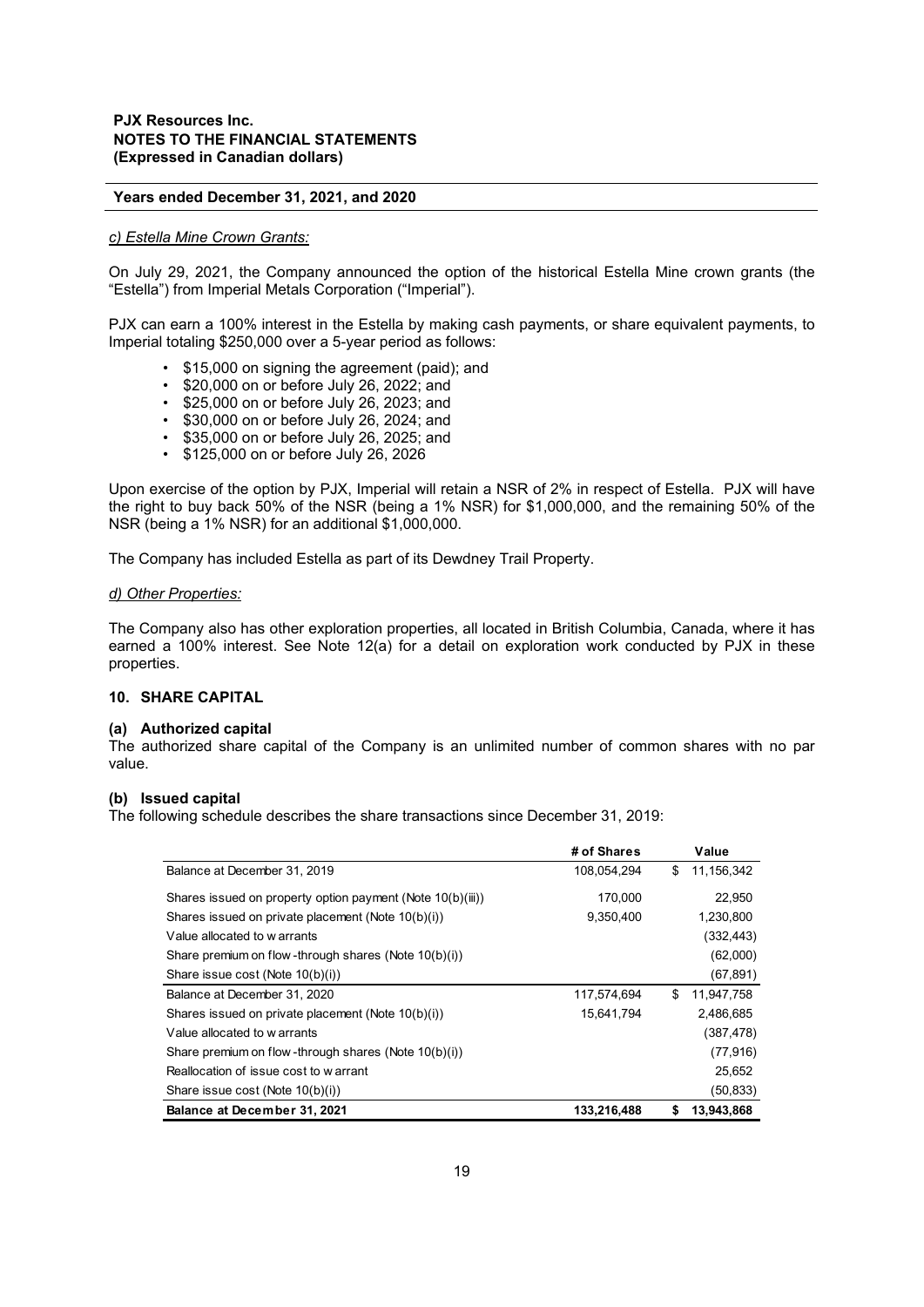## **Years ended December 31, 2021, and 2020**

#### **(i) Private placements**

On October 6, 2020, the Company closed a non-brokered private placement for gross proceeds of \$1,230,800, through the issuance of 2,480,000 flow-through units at a price of \$0.15 per unit and 6,870,400 units at a price of \$0.125 per unit.

Each flow-through unit consists of one common share issued as a "flow-through share" within the meaning of the Income Tax Act (Canada) and one common share purchase warrant. Each unit consists of one common share and one common share purchase warrant. Each warrant, whether acquired as part of a flow-through unit or unit, entitles the holder to purchase one common share at an exercise price of \$0.20 for 24 months following completion of the offering.

As the proceeds received by the Company on October 6, 2020, for a flow-through unit and non-flow though unit at the time of the transaction were different, a premium on flow-through shares of \$62,000 was recorded. The premium has been deducted from capital and a flow-through premium liability for the same amount was recorded. The premium is subsequently amortized as the flow-through funds are utilized in qualified exploration programs.

In connection with the offering the Company paid finder fees for a total of \$50,980 and issued 301,120 compensation warrants, valued at \$16,911. Each of the finder's warrants entitles the finder to purchase one common share of the Company at a price of \$0.20 for 24 months.

On March 1, 2021, the Company announced the completion of an investment agreement with Osisko Gold Royalties Ltd ("Osisko") pursuant to which Osisko purchased 6,250,000 common shares of PJX at a subscription price equal to \$0.16 per share, for gross proceeds of \$1,000,000. The Company incurred \$30,000 in legal fees related to this transaction that have been allocated to share issue cost.

Included under share issue cost are \$20,833 of legal expenses related to prior years that have been reclassified as share issue cost.

On December 22, 2021, the Company closed a non-brokered private placement for gross proceeds of \$1,486,685, through the issuance of 3,895,794 flow-through units at a price of \$0.17 per unit and 5,496,000 units at a price of \$0.15 per unit.

Each flow-through unit consists of one common share issued as a "flow-through share" within the meaning of the Income Tax Act (Canada) and one common share purchase warrant. Each unit consists of one common share and one common share purchase warrant. Each warrant, whether acquired as part of a flow-through unit or unit, entitles the holder to purchase one common share at an exercise price of \$0.25 for 24 months following completion of the offering.

As the proceeds received by the Company on December 22, 2021, for a flow-through unit and non-flow though unit at the time of the transaction were different, a premium on flow-through shares of \$77,916 was recorded. The premium has been deducted from capital and a flow-through premium liability for the same amount was recorded. The premium is subsequently amortized as the flow-through funds are utilized in qualified exploration programs.

The following schedule describes the flow-through premium liabilities as at December 31, 2021 and 2020:

| Years ended December 31,              | 2021     | 2020       |
|---------------------------------------|----------|------------|
| Unamortized premium balance - opening | 48.805   | 196,650    |
| Premium on issued flow-through shares | 77.916   | 62.000     |
| Premium amortization and adjustments  | (48,805) | (209, 845) |
| Unamortized premium balance - ending  | 77.916   | 48,805     |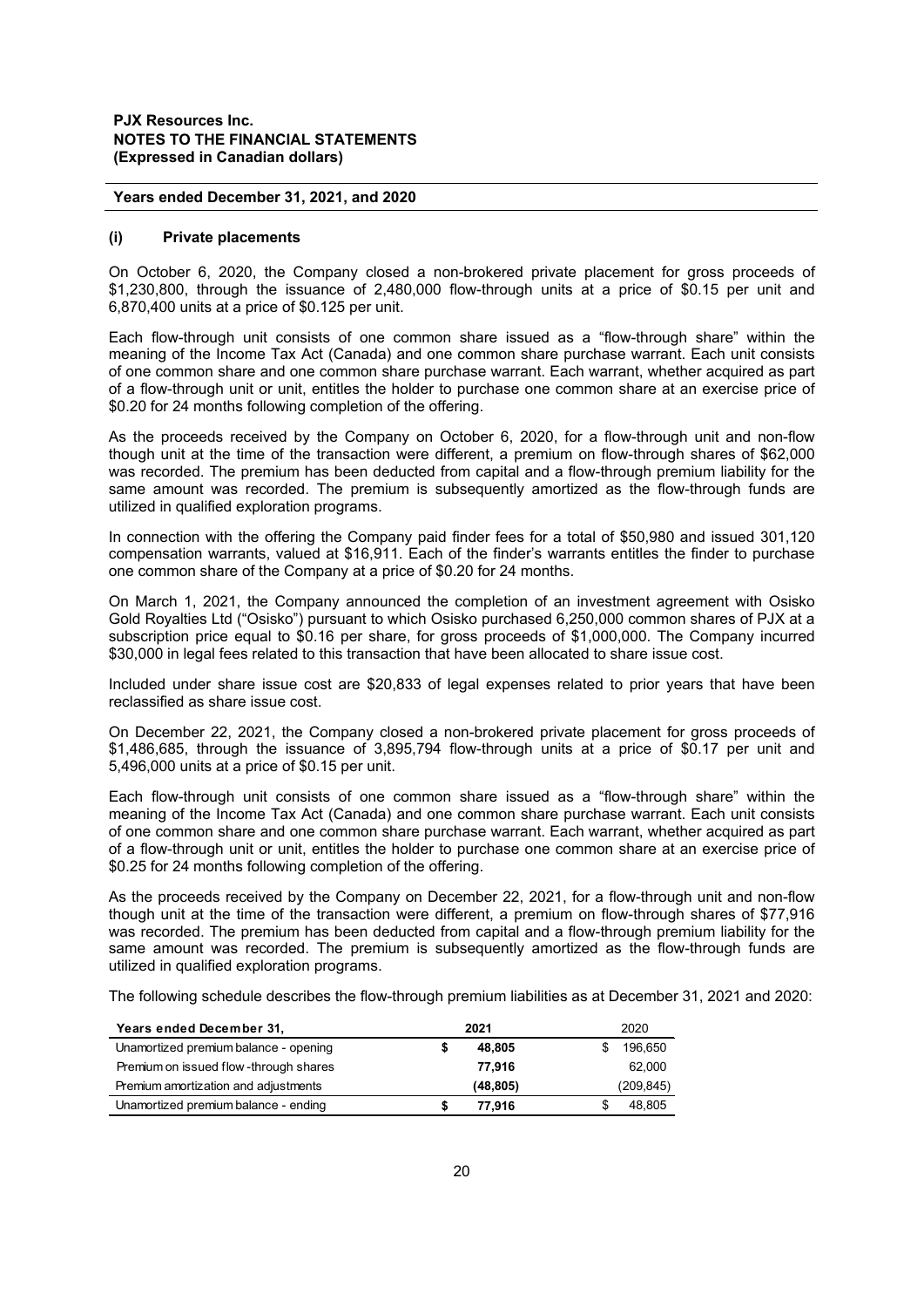## **Years ended December 31, 2021, and 2020**

#### **(ii) Share based compensation**

The Company has a stock option plan (the "Plan") to provide incentive for the directors, officers, employees, consultants, and service providers of the Company. The maximum number of shares which may be set aside for issuance under the Plan is 10% of the outstanding common shares.

On July 20, 2020, 1,380,000 options exercisable at \$0.19, expired unexercised.

On August 11, 2020, the Company granted an aggregate of 2,792,500 incentive stock options to employees, officers, directors, and consultants of the Company, pursuant to the Company's Plan, at an exercise price of \$0.20 per share. Out of the options granted, 2,632,500 were fully vested on granting and 160,000 vest every quarter over a period of 1 year, with the first quarter vesting three months after granting. All options granted are exercisable until August 11, 2025. The fair value of each option was estimated on the date of the grant using the Black-Scholes option pricing model, with the following assumptions: share price of \$0.14, expected dividend yield of 0%, expected volatility of 109%; risk-free interest rate of 0.38%; and an expected average life of 5 years. The fair value of all these options was estimated at \$289,233 of which \$280,122 were amortized during fiscal 2020 and the remaining balance of \$9,111 was vested during the year ended December 31, 2021.

On September 13, 2021, the Company granted an aggregate of 2,685,000 incentive stock options to employees, officers, directors, and consultants of the Company, pursuant to the Company's Plan, at an exercise price of \$0.20 per share. Out of the options granted, 2,645,000 were fully vested on granting and 40,000 vest every quarter over a period of 1 year, with the first quarter vesting three months after granting. All options granted are exercisable until September 12, 2026. The fair value of each option was estimated on the date of the grant using the Black-Scholes option pricing model, with the following assumptions: share price of \$0.17, expected dividend yield of 0%, expected volatility of 106%; risk-free interest rate of 0.82%; and an expected average life of 5 years. The fair value of all these options was estimated at \$342,315 of which \$338,683 has been vested as of December 31, 2021.

During fiscal 2021, a total of 1,150,000 options with a weighted average exercise price of \$0.23 were cancelled and 2,885,000 options with an exercise price of \$0.20 expired on November 17, 2021.

The following schedule describes the options outstanding at December 31, 2021:

| <b>Expiry Date</b>           | <b>Exercise</b><br>price | Life remaining<br>in years | <b>Number</b><br>outstanding | Number<br>vested |
|------------------------------|--------------------------|----------------------------|------------------------------|------------------|
| August 19, 2023              | \$0.25                   | 1.63                       | 1.675.000                    | 1,675,000        |
| January 3, 2024              | \$0.25                   | 2.01                       | 2.610.000                    | 2.610.000        |
| August 11, 2025              | \$0.20                   | 3.61                       | 2.492.500                    | 2.492.500        |
| September 12, 2026           | \$0.20                   | 4.70                       | 2,685,000                    | 2.655.000        |
| Balance at December 31, 2021 | \$0.22                   | 1.79                       | 9,462,500                    | 9,432,500        |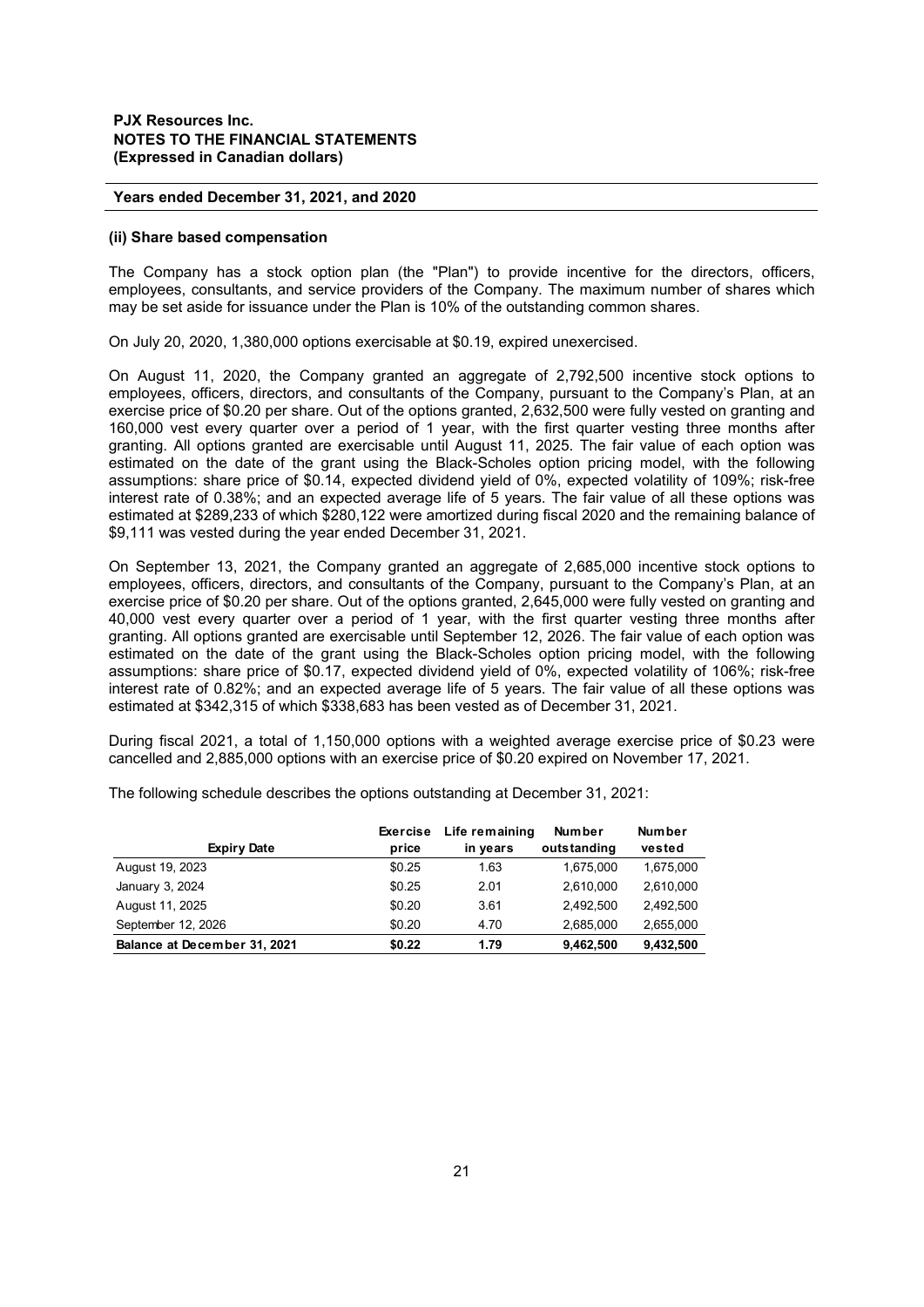## **Years ended December 31, 2021, and 2020**

The following schedule describes the options transactions since December 31, 2019:

|                              | Number of<br>stock | Weighted<br>average |      |
|------------------------------|--------------------|---------------------|------|
|                              | options            | exercise price      |      |
| Balance at December 31, 2019 | 9,400,000          | \$                  | 0.22 |
| Options granted              | 2,792,500          |                     | 0.20 |
| Options expired              | (1,380,000)        |                     | 0.19 |
| Balance at December 31, 2020 | 10,812,500         | \$                  | 0.22 |
| Options granted              | 2,685,000          |                     | 0.20 |
| Options expired              | (2,885,000)        |                     | 0.20 |
| Options cancelled            | (1,150,000)        |                     | 0.23 |
| Balance at December 31, 2021 | 9,462,500          | \$                  | 0.22 |

#### **(iii) Shares issued on property option payments**

#### *DD Agreement:*

Under the DD Property Agreement, PJX was required to issue to the Optionors on or before each anniversary day of the DD Agreement, 50,000 PJX common shares over a 5-year period to a maximum of 250,000 shares. The last and final issuance of 50,000 shares, with a fair value of \$4,750 were issued on June 2, 2020 (See Note 9(a)).

The value ascribed to the shares issued were based on the Company's closing shares price the day before the transaction.

#### *Gold Shear Agreement:*

Under this agreement entered on January 17, 2018, the Company is required to issue 200,000 PJX shares to the optionor within a period of 24 months of the signing of the Agreement The last and final issuance of 100,000 shares, with a fair value of \$16,300 were issued on June 2, 2020 (see Note 9(b)).

Under the new purchase agreement that the Company entered to acquire the David 6 Claim and on June 2, 2020, the Company issued 20,000 common shares valued at \$1,900.

The value ascribed to the shares issued were based on the Company's closing shares price the day before the transaction.

## **11. WARRANTS**

The following schedules describe the warrants outstanding at December 31, 2021 and 2020:

|                              | Number of  | <b>Exercise</b> |    |           |
|------------------------------|------------|-----------------|----|-----------|
| <b>Expiry Date</b>           | Warrants   | price           |    | Value     |
| December 17, 2022 *          | 4,574,131  | \$<br>0.30      | \$ | 241,972   |
| May 15, 2022**               | 12,296,276 | 0.25            |    | 537,320   |
| October 5, 2022              | 9,350,400  | 0.20            |    | 332,443   |
| October 5, 2022              | 301,120    | 0.20            |    | 16.911    |
| December 5, 2022             | 5,802,157  | 0.25            |    | 249,241   |
| December 5, 2022             | 649.733    | 0.25            |    | 30,799    |
| December 20, 2023            | 9,391,794  | 0.25            |    | 387,478   |
| Balance at December 31, 2021 | 42.365.611 | 0.24            | S  | 1,796,164 |

\* Exercisable at \$0.25 until December 17, 2020 and at \$0.30 from then until December 17, 2021 and subsequently extended to December 17, 2022

\*\* Warrants originally expiring on May 15, 2021 and extended to May 15, 2022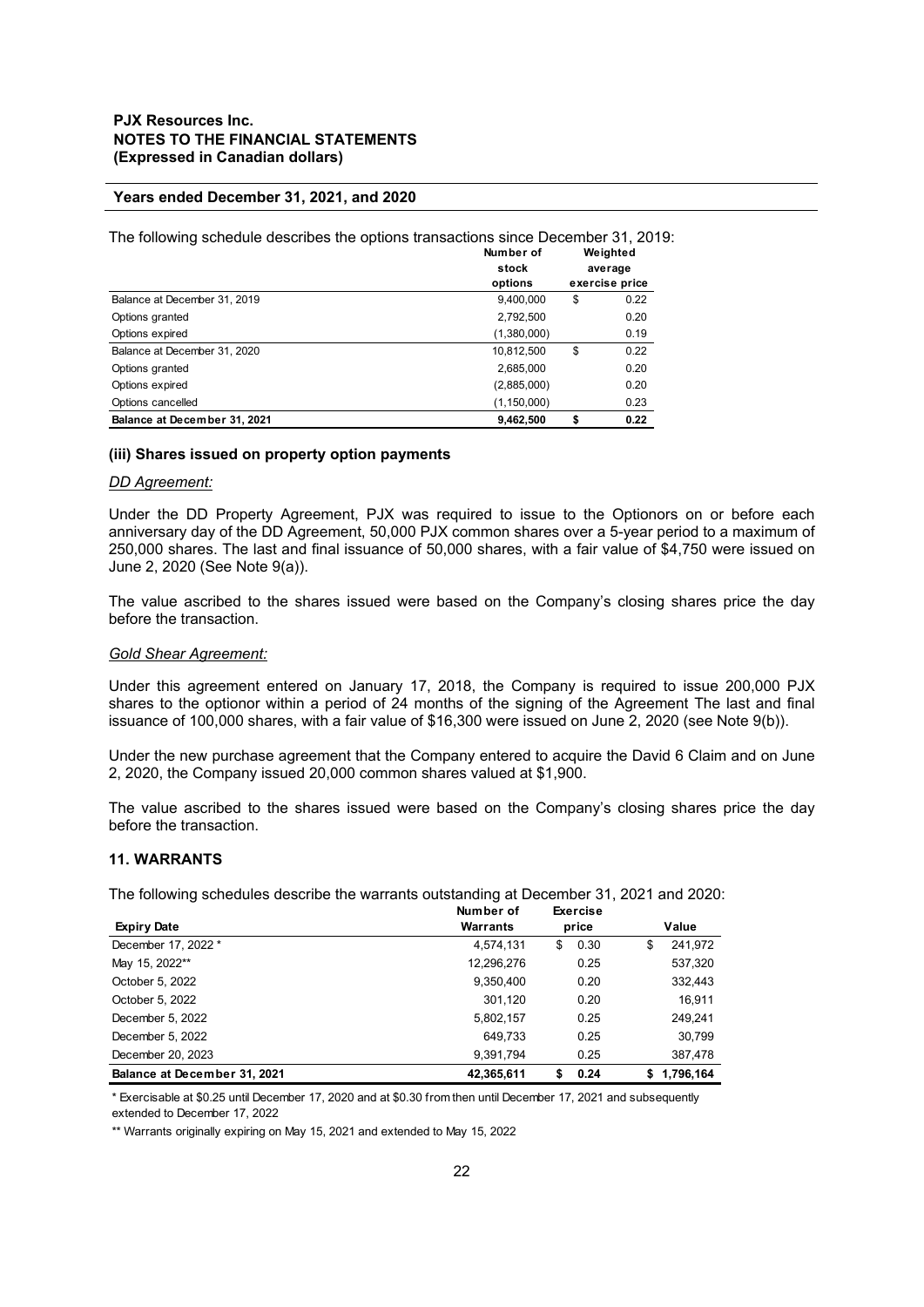## **Years ended December 31, 2021, and 2020**

|                              | Number of  | Exercise   |                |
|------------------------------|------------|------------|----------------|
| <b>Expiry Date</b>           | Warrants   | price      | Value          |
| August 29, 2021 **           | 6,833,284  | 0.25<br>\$ | 332,611<br>\$  |
| May 15, 2021 ***             | 12,296,276 | 0.25       | 537,320        |
| December 17, 2021 *          | 4,574,131  | 0.30       | 241,972        |
| December 17, 2021 *          | 332.600    | 0.30       | 19,120         |
| October 5, 2022              | 9,350,400  | 0.20       | 332,443        |
| October 5, 2022              | 301.120    | 0.20       | 16.911         |
| December 5, 2022             | 5,802,157  | 0.25       | 274,893        |
| December 5, 2022             | 649.733    | 0.25       | 30,799         |
| Balance at December 31, 2020 | 40,139,701 | \$<br>0.24 | 1,786,069<br>S |

\* Exercisable at \$0.25 until December 17, 2020 and at \$0.30 from then until December 17, 2021.

\*\* Warrants expiry date extended from August 29, 2020 to August 29, 2021.

\*\*\* Warrants expiry date extended from May 15, 2020 to May 15, 2021.

#### The following schedule describes the warrant transactions since December 31, 2019:

|                                         | Number of      |   | <b>Exercise</b> |             |
|-----------------------------------------|----------------|---|-----------------|-------------|
|                                         | Warrants       |   | price           | Value       |
| Balance at December 31, 2019            | 43,782,066     | S | 0.26            | \$2,060,933 |
| Warrants issued on private placement    | 9,350,400      |   | 0.20            | 332,443     |
| Compensation w arrants issued           | 301,120        |   | 0.20            | 16,911      |
| Warrants expired                        | (13, 293, 885) |   | 0.25            | (624, 218)  |
| Balance at December 31, 2020            | 40,139,701     |   | 0.24            | 1,786,069   |
| Warrants issued on private placement    | 9,391,794      |   | 0.25            | 387,478     |
| Warrants expired                        | (7, 165, 884)  |   | 0.25            | (351, 731)  |
| Reallocation of issue cost to w arrants |                |   |                 | (25, 652)   |
| Balance at December 31, 2021            | 42,365,611     | S | 0.24            | \$1,796,164 |

#### *Warrants issued:*

As part of the financing closed on October 6, 2020, the Company issued 9,350,400 warrants valued at \$332,443. Each warrant, whether acquired as part of a flow-through unit or unit, entitles the holder to purchase one common share of the Company at a price of \$0.20 per share for 24 months.

As part of the financing closed on October 6, 2020, the Company issued 301,120 compensation warrants valued at \$16,911. Each warrant entitles the holder to purchase one common share of the Company at a price of \$0.20 per share for 24 months.

As part of the financing closed on December 21, 2021, the Company issued 9,391,794 warrants valued at \$387,478. Each warrant, whether acquired as part of a flow-through unit or unit, entitles the holder to purchase one common share of the Company at a price of \$0.25 per share for 24 months.

The grant date fair values of the outstanding warrants were calculated, when granted, using the Black-Scholes options pricing model, using the following assumptions: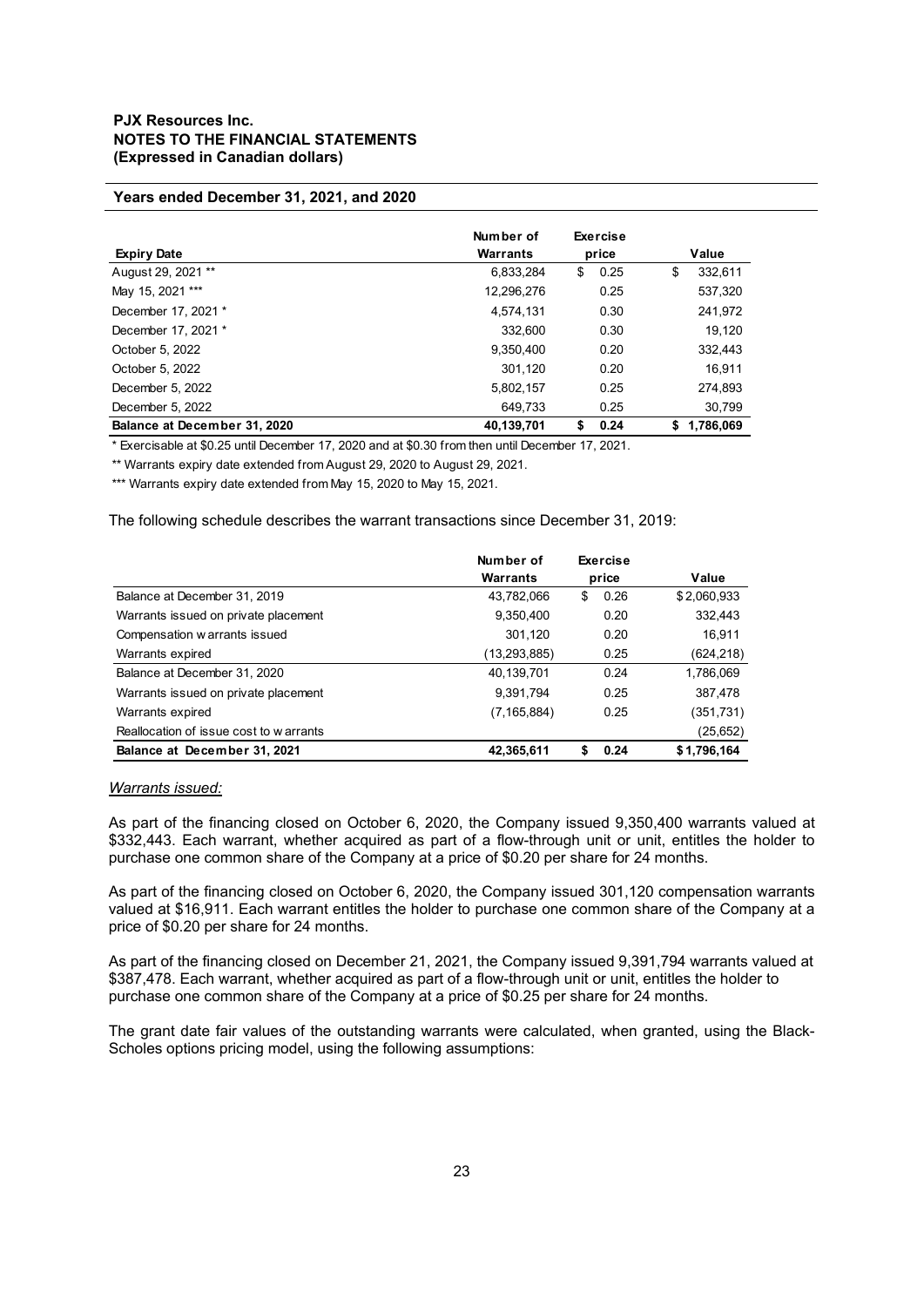| <b>Expiry date</b>   | Number of<br>Warrants | Dividend yield | Volatility * | <b>Risk free</b><br>interest rate | <b>Expected</b><br>average<br>life (years) | Value           |
|----------------------|-----------------------|----------------|--------------|-----------------------------------|--------------------------------------------|-----------------|
| December 17, 2022(1) | 4,574,131             | Nil            | 108%         | 2.02%                             | 3                                          | \$<br>241,972   |
| May 15, 2022         | 12,296,276            | Nil            | 104%         | 2.06%                             | 2                                          | 537,320         |
| October 5, 2022      | 9,350,400             | Nil            | 112%         | 0.23%                             | 2                                          | 306,791         |
| October 5, 2022 (2)  | 301.120               | Nil            | 112%         | 0.23%                             | 2                                          | 16.911          |
| December 5, 2022     | 5,802,157             | Nil            | 103%         | 1.63%                             | 3                                          | 274,893         |
| December 5, 2022 (2) | 649.733               | Nil            | 103%         | 1.63%                             | 3                                          | 30.799          |
| December 20, 2023    | 9.391.794             | Nil            | 109%         | 0.96%                             | 2                                          | 387,478         |
|                      | 42,365,611            |                |              |                                   |                                            | \$<br>1,796,164 |

#### **Years ended December 31, 2021, and 2020**

\* Volatility rates w ere determined based on historical share pricing volatility for the Company's common shares.

(1) Exercisable at \$0.25 during years 1 and 2 and at \$0.30 in year 3

(2) Compensation w arrants

#### *Warrants extended:*

On May 5, 2020, the Company announced that it has extended the term of 12,296,276 share purchase warrants. These warrants were originally issued pursuant to a private placement completed in May 2018. The warrants were to expire on May 15, 2020, and exercisable at \$0.25 per share. The new expiration date of the warrants is May 15, 2021. All other terms of the warrants remain unchanged.

In August 2020, the Company extended the term of 6,833,284 share purchase warrants exercisable at \$0.25 and expiring on August 29, 2020, for one additional year to August 29, 2021. All other terms remained unchanged. These warrants expired unexercised.

On May 3, 2021, the Company extended the term of 12,296,276 share purchase warrants exercisable at \$0.25 and expiring on May 15, 2021, for one additional year to May 15, 2022. All other terms remained unchanged.

On November 22, 2021, the Company extended the term of 4,574,131 share purchase warrants exercisable at \$0.30 and expiring on December 17, 2021, for one additional year to December 17, 2022. All other terms remained unchanged.

#### *Reallocation of issue cost to warrants:*

During the year ended December 31, 2021, the Company reclassified \$25,652 in share issue cost from capital stock to warrants, corresponding to the allocated value of share issue cost to warrants on the December 2019 financing (warrants expiring December 5, 2022).

#### *Warrants expired:*

#### *Expired During 2021:*

| Number of          |           |       | Exercise |       |         |
|--------------------|-----------|-------|----------|-------|---------|
| <b>Expiry Date</b> | Warrants  | price |          | Value |         |
| December 17, 2021  | 332.600   | \$.   | 0.25     |       | 19.120  |
| August 29, 2021    | 6,833,284 |       | 0.25     |       | 332,611 |
|                    | 7,165,884 | S.    | 0.25     |       | 351.731 |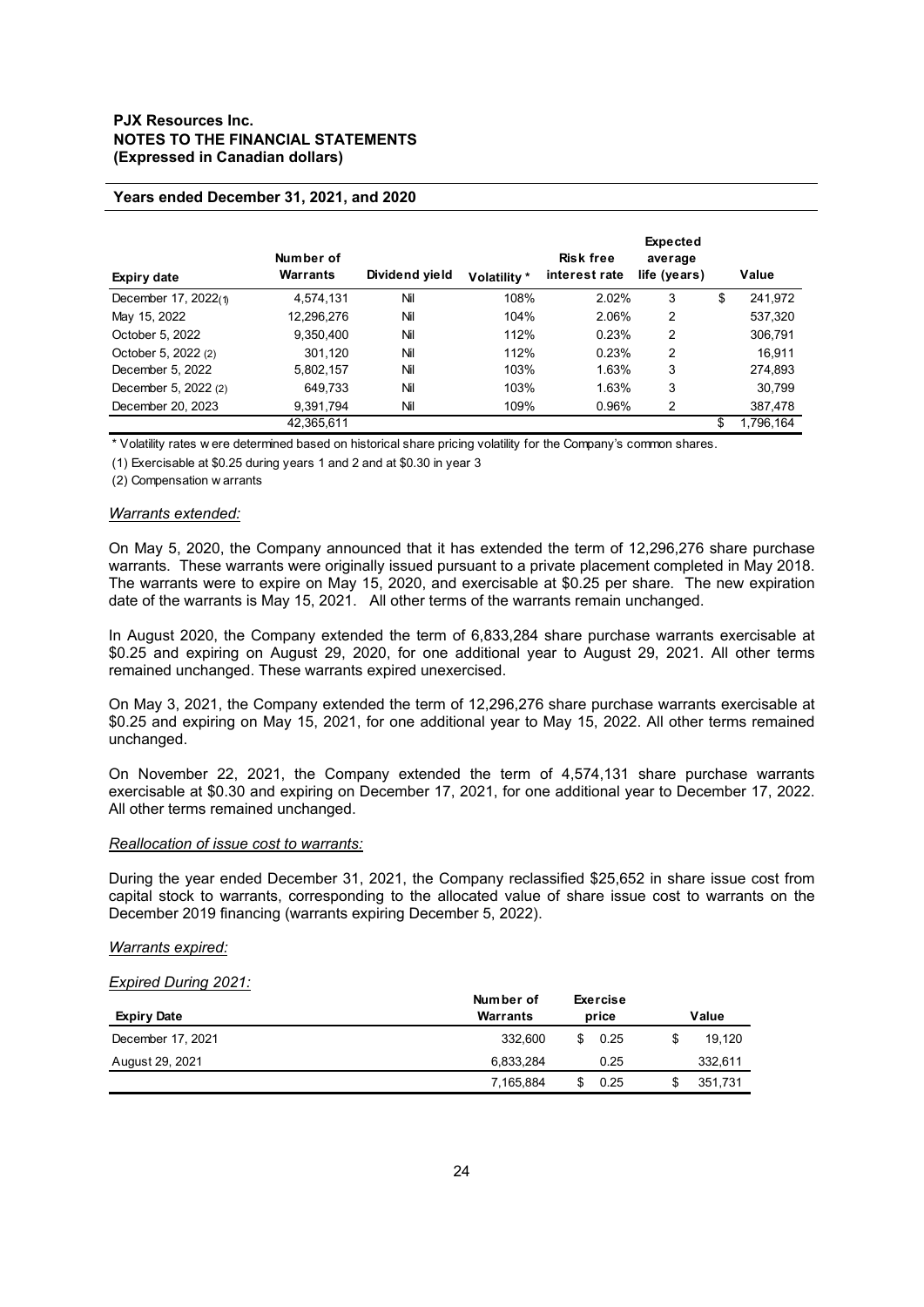## **Years ended December 31, 2021, and 2020**

## *Expired During 2020:*

|                    | Number of  | Exercise |  |         |  |
|--------------------|------------|----------|--|---------|--|
| <b>Expiry Date</b> | Warrants   | price    |  | Value   |  |
| May 17, 2020       | 836.454    | 0.25     |  | 39.244  |  |
| November 18, 2020  | 12.457.431 | 0.25     |  | 584.974 |  |
|                    | 13,293,885 | 0.25     |  | 624.218 |  |

#### **12. EXPLORATION AND GENERAL AND ADMINISTRATION EXPENSES**

## **a) Exploration Expenses:**

The following schedule describes exploration expenses incurred during the years ended December 31, 2021 and 2020, and since inception, segregated by nature:

|                                         |               |               | <b>Balance since</b> |  |
|-----------------------------------------|---------------|---------------|----------------------|--|
| Years ended December 31,                | 2021          | 2020          | inception            |  |
| Geology, geophysics and geochemistry    | \$<br>506,842 | \$<br>228,303 | \$3,526,139          |  |
| Exploration-other accommodation         | 1,712         |               | 4,152                |  |
| Permitting                              | 5,135         | 861           | 60,570               |  |
| Land rights, claims and environment     | 23,092        | 26,482        | 192,964              |  |
| Drilling                                | 507,299       | 555,917       | 5,877,236            |  |
| Laboratory                              | 46,498        | 32,601        | 431,796              |  |
| Roads and surface preparation           |               |               | 70,944               |  |
| Camp cost and exploration supplies      | 3.687         | 1,743         | 34,363               |  |
| Exploration - travel and transportation | 14,467        | 15,167        | 284,246              |  |
| Exploration- meals                      | 5.879         | 6,158         | 57,384               |  |
| Rent - field office                     | 9,774         | 3,796         | 67,241               |  |
| <b>Insurances</b>                       | 2,477         | 2,526         | 5,205                |  |
| Surface sampling and mapping            |               | 50,505        |                      |  |
| Option payments                         | 15,000        | 27,050        | 526,261              |  |
| Reclamation provision                   |               |               | 24,500               |  |
| Legal expenses-exploration              |               |               | 1,898                |  |
| Non-flow-through exploration expenses   | 1,379         | 82,481        | 31,915               |  |
|                                         | \$1,143,241   | \$<br>983,085 | \$11,247,319         |  |
| BC refundable tax credits receivable    | (135,000)     | 16,875        | (407, 274)           |  |
| Total exploration expenses              | \$1,008,241   | \$<br>999,960 | \$10,840,045         |  |

As at December 31, 2021, the Company recorded a British Columbia refundable tax credits receivable of \$135,000 (2020 - \$16,875), relating to exploration expenditures incurred during the year ended December 31, 2021 of which \$135,000 was receivable as at December 31, 2021 (2020 - \$Nil).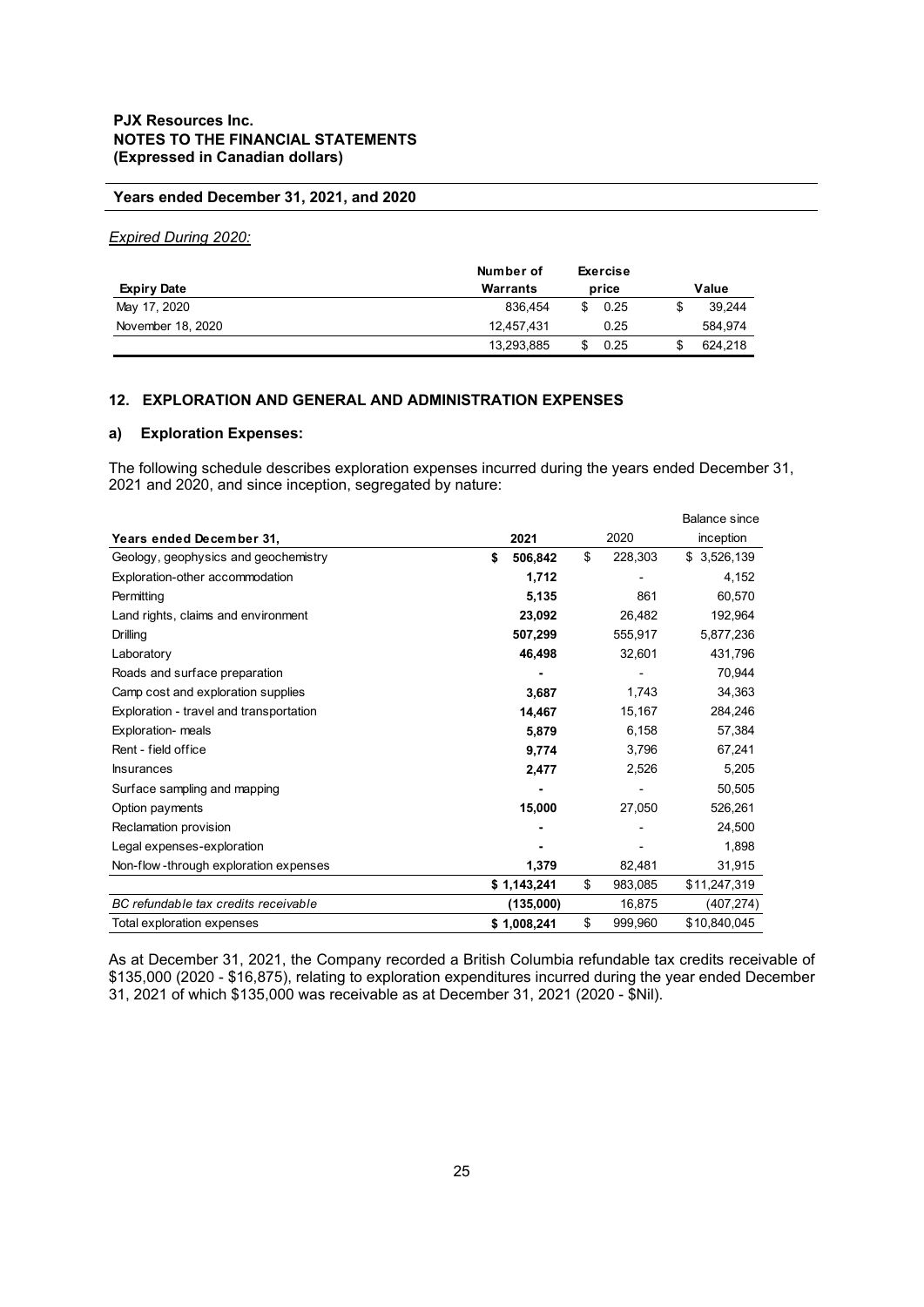## **Years ended December 31, 2021, and 2020**

The following schedules describe exploration expenses incurred in each property during the years ended December 31, 2021 and 2020, and since inception:

|                                      |               |      |          | Balance since   |
|--------------------------------------|---------------|------|----------|-----------------|
| Years ended December 31,             | 2021          | 2020 |          | inception       |
| Dew dney Trail Property              | \$<br>228,302 | \$   | 25,326   | 1,563,722<br>\$ |
| <b>Eddy Property</b>                 | 108,742       |      | 63,283   | 927,070         |
| <b>Zinger Property</b>               | 147,582       |      | 12.086   | 1,175,910       |
| Vine Property                        | 213,224       |      | 430,288  | 6,135,106       |
| DD Property                          | 11,676        |      | (4, 414) | 65,955          |
| <b>Gold Shear Property</b>           | 413,050       |      | 441.658  | 1,231,452       |
| Parker Copper Property               | 1,720         |      |          | 62,326          |
| <b>Others</b>                        | 18,945        |      | 14,858   | 85,778          |
|                                      | \$1,143,241   | \$   | 983,085  | \$11,247,319    |
| BC refundable tax credits receivable | (135,000)     |      | 16,875   | (407,274)       |
| Total exploration expenses           | \$1.008.241   | \$   | 999.960  | \$10.840.045    |

#### **b) General and administration:**

The following is a breakdown of the Company's general and administration expenses incurred during the years ended December 31, 2021 and 2020:

| Years ended December 31,             | 2021          | 2020          |
|--------------------------------------|---------------|---------------|
| <b>Insurance</b>                     | \$<br>13,306  | \$<br>13,248  |
| Interest, bank charges and penalties | 1.278         | 1,872         |
| Investor relations                   | 71.553        | 58,300        |
| Listing and regulatory fees          | 84,589        | 45.414        |
| Office expenses                      | 14,597        | 15,144        |
| Professional fees                    | 100,932       | 155,453       |
| Rent                                 | 11.972        | 8.919         |
| Salaries and benefits                | 236,474       | 199,080       |
| Taxes and levies                     | 4,655         | 8,862         |
| Travel and transportation            | 16.364        | 4,184         |
|                                      | \$<br>555.720 | \$<br>510.476 |

#### **13. GAIN ON SALE OF ROYALTY**

On March 1, 2021, the Company announced the completion of an investment agreement with Osisko pursuant to which Osisko acquired a 0.5% net smelter return royalty on the Company's Gold Shear, Eddy, Zinger and Dewdney Trail properties for aggregate cash consideration of \$1,000,000.

#### **14. COMMITMENTS AND CONTINGENCIES**

The Company is party to certain management contracts and severance obligations. These contracts contain clauses requiring additional payments up to \$960,000 to be made upon the occurrence of certain events such as change of control. As the triggering event has not occurred, the contingent payment has not been provided for in these financial statements.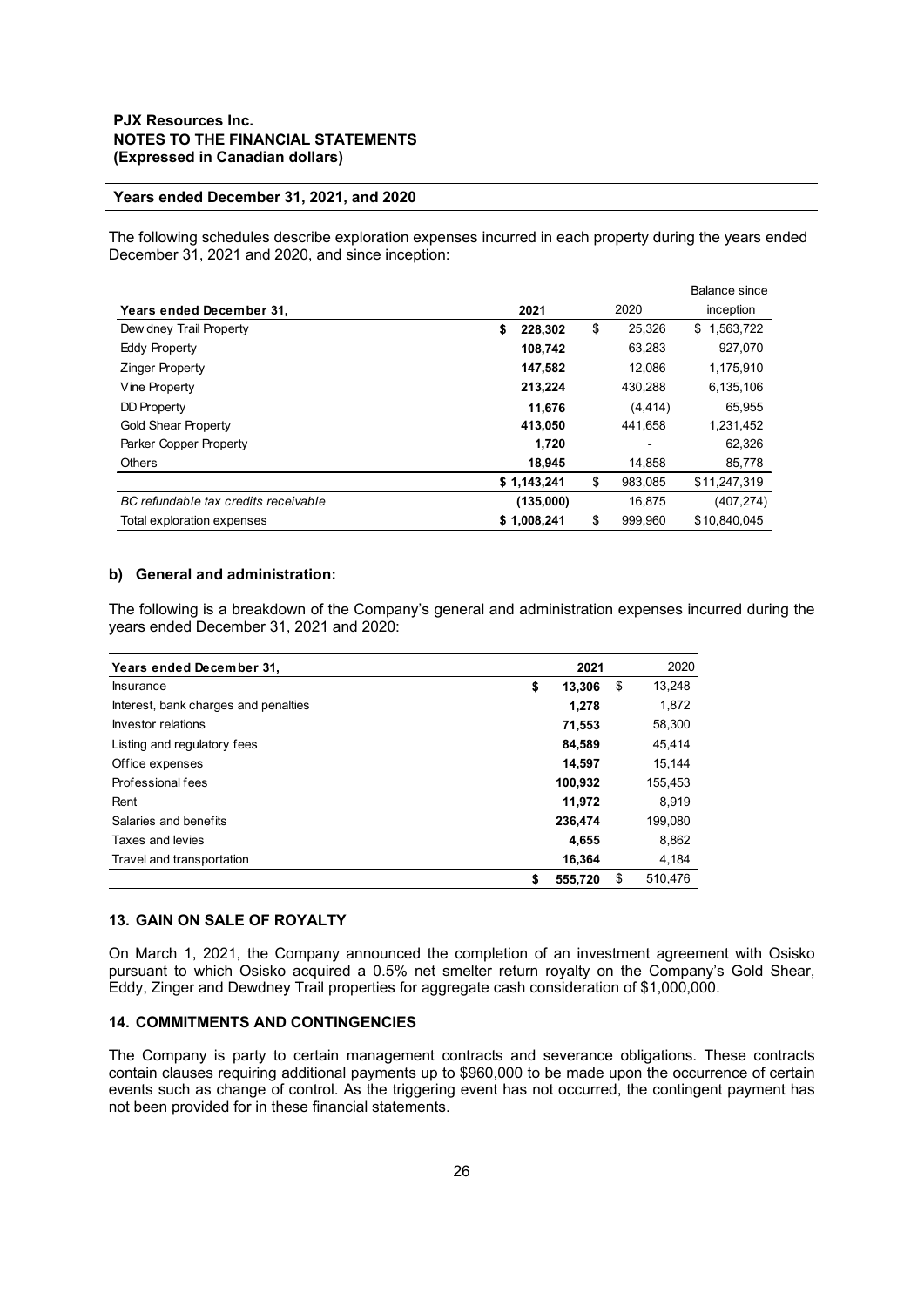## **Years ended December 31, 2021, and 2020**

The Company's exploration activities are subject to various laws and regulations governing the protection of the environment. These laws and regulations are continually changing and generally becoming more restrictive. The Company conducts its operations so as to protect public health and the environment and believes its operations are materially in compliance with all applicable laws and regulations. The Company has made, and expects to make in the future, expenditures to comply with such laws and regulations.

Pursuant to the terms of the flow-through share agreements, the Company needs to comply with its flowthrough contractual obligations with subscribers with respect to the Income Tax Act (Canada) by incurring qualified exploration expenditures before December 31 of the year following the year in which the agreement is entered into. The Company indemnifies the subscribers of current and previous flowthrough share offerings against any tax related amounts that become payable by the shareholder as a result of the Company not meeting its expenditure commitments. As at December 31, 2021, the Company had \$662,285 commitments related to flow-through share agreements entered into to be incurred by December 31, 2022.

Pursuant to the option agreement entered on July 29, 2021, with Imperial, to earn 100% interest in the Estella Property, the Company is committed to disburse a total of \$235,000, between July 26, 2022, and July 26, 2026 (see Note 9(c)).

The Novel Coronavirus ("COVID-19") pandemic is causing a widespread health crisis that has affected economies and financial markets around the world resulting in an economic downturn. In response to the outbreak, governmental authorities in Canada and internationally have introduced various recommendations and measures to try to limit the pandemic, including travel restrictions, border closures, non-essential business closures, quarantines, self-isolations, shelters-in-place and social distancing. The COVID-19 outbreak and the response of governmental authorities to try to limit it are having a significant impact on the private sector and individuals, including unprecedented business, employment and economic disruptions. The continued spread of COVID-19 nationally and globally could have an adverse impact on the Company's business, operations and financial results, as well as a deterioration of general economic conditions including a possible national or global recession. Due to the speed with which the COVID-19 situation is developing and the uncertainty of its magnitude, outcome and duration, it is not possible to estimate its impact on the Company's business, operations or financial results, including the Company's ability to secure financing; however, the impact could be material.

Management is also closely evaluating the impact of COVID-19 on the Company's business. In order for the Company to continue as a going concern and fund its operations, the Company will require additional financing. The availability of financing will be affected by, among other things, the state of the capital markets considering the impact of COVID-19 and strategic partnership arrangements.

## **15. RELATED PARTY TRANSACTIONS**

The following transactions were carried out with related parties:

## **a) Purchase of services:**

During the years ended December 31, 2021, and 2020, the Company incurred professional fees with companies where directors of the Company are partners or controlling executives, as described below: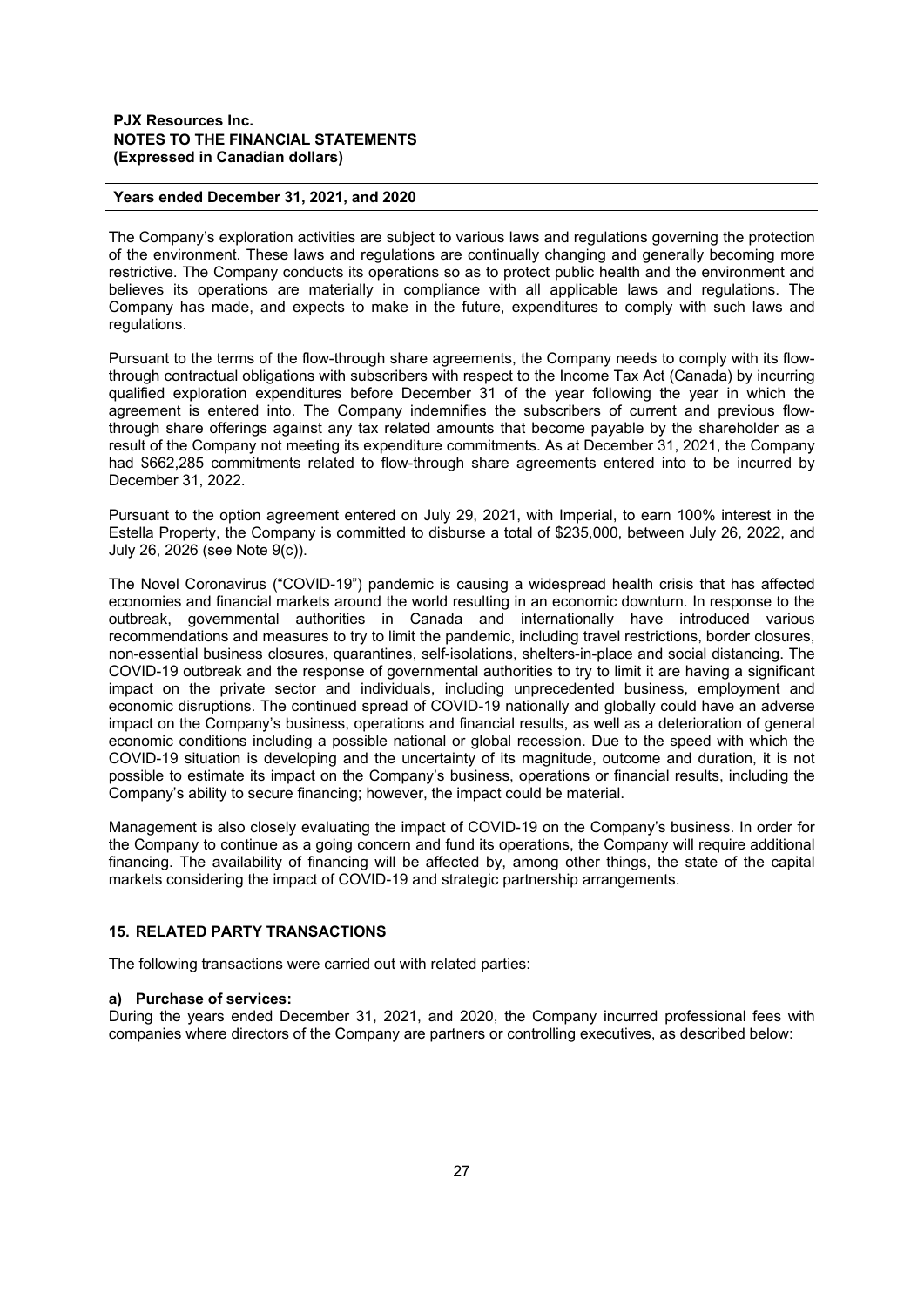#### **Years ended December 31, 2021, and 2020**

| Years ended December 31,                                   | 2021      | 2020     |
|------------------------------------------------------------|-----------|----------|
| Fees paid or accrued to a law firm where a director of the |           |          |
| Company is a partner                                       | \$129.738 | \$52.752 |
| Fee paid to a director for geological services rendered    | 6.768     | 1.200    |
|                                                            | 136.506   | \$53,952 |

## **b) Key management compensation:**

Key management includes directors (executive and non-executive), and senior officers (Chief Executive Officer and Chief Financial Officer). The compensation paid to key management for employee services is shown below:

| Years ended December 31, | 2021      | 2020      |
|--------------------------|-----------|-----------|
| Salaries and bonuses     | \$291.900 | \$264.000 |
| Share-based compensation | 280.482   | 256,348   |
|                          | \$572.382 | \$520,348 |

## **c) Period-end balances arising from purchases of services and key management compensation:**

| December 31,                                                       | 2021 |        | 2020   |  |
|--------------------------------------------------------------------|------|--------|--------|--|
| Payable to officers and directors                                  |      | $\sim$ | 4.508  |  |
| Payable to a law firm where a director of the Company is a partner |      | 3.591  | 52,752 |  |
|                                                                    |      | 3.591  | 57,260 |  |

## **d) Participation in equity financings:**

The following schedule describes directors' and officers' participation in equity financings pursued by the Company during the years ended December 31, 2021, and 2020:

| Years ended December 31, | 2021         |   |                          |         | 2020          |  |
|--------------------------|--------------|---|--------------------------|---------|---------------|--|
|                          | <b>Units</b> |   | Value                    | Units   | Value         |  |
| <b>Officers</b>          | 80,000       | S | 13.600                   | 80,000  | 12,000<br>\$. |  |
| 10% security holders     |              |   | $\overline{\phantom{a}}$ | 800.000 | 100,000       |  |
| <b>Directors</b>         | 247.647      |   | 39.500                   | 40.000  | 5,000         |  |
| Total                    | 327,647      |   | 53.100                   | 920.000 | 117.000<br>\$ |  |